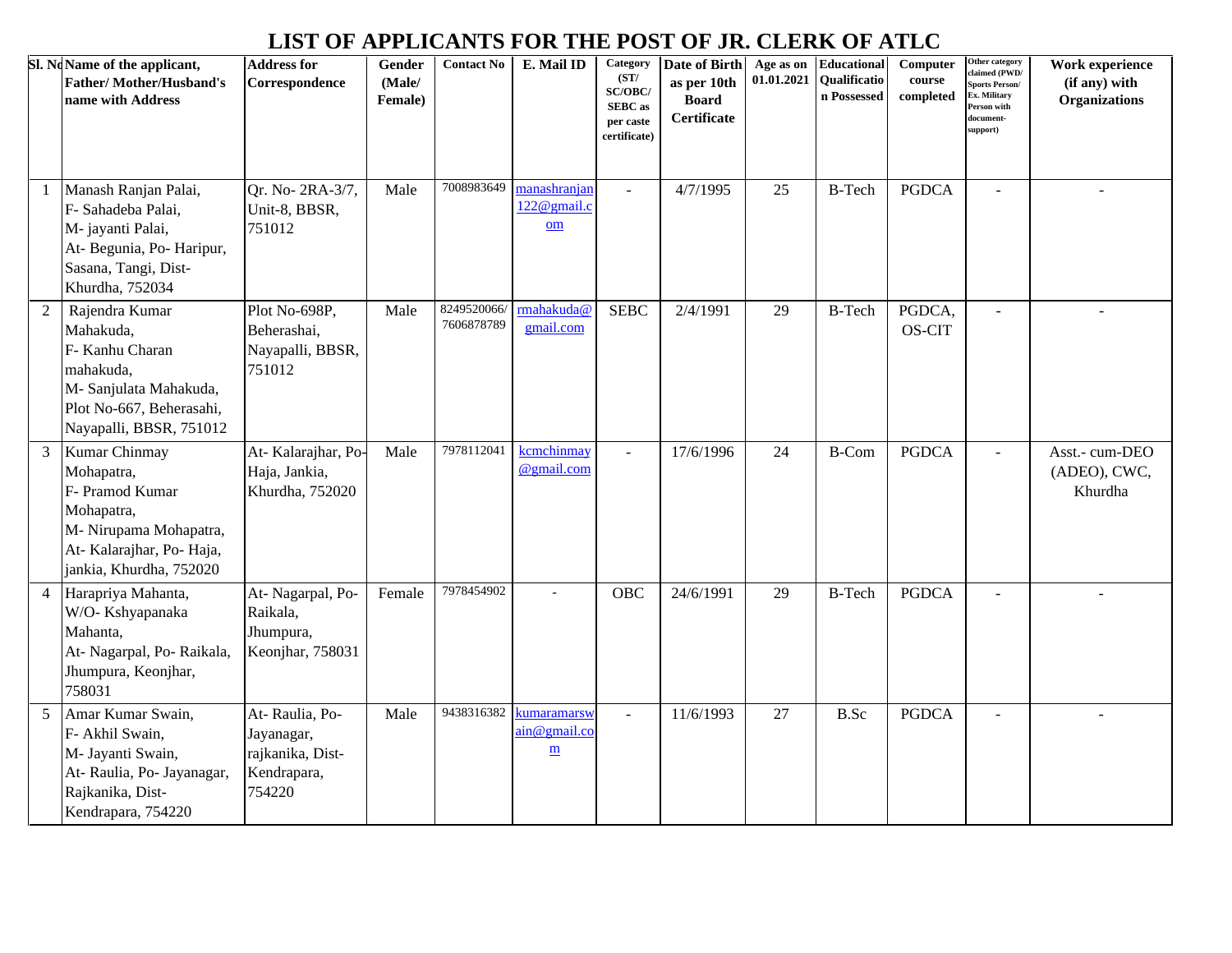|   | Sl. NoName of the applicant,<br><b>Father/Mother/Husband's</b><br>name with Address                                                                         | <b>Address for</b><br>Correspondence                                                                                                   | Gender<br>(Male/<br>Female) | <b>Contact No</b>         | E. Mail ID                                              | Category<br>(ST/<br>SC/OBC/<br><b>SEBC</b> as<br>per caste<br>certificate) | Date of Birth<br>as per 10th<br><b>Board</b><br>Certificate | Age as on<br>01.01.2021 | Educational<br>Qualificatio<br>n Possessed | Computer<br>course<br>completed | Other category<br>claimed (PWD/<br>Sports Person/<br>Ex. Military<br>Person with<br>locument-<br>support) | Work experience<br>(if any) with<br><b>Organizations</b>                    |
|---|-------------------------------------------------------------------------------------------------------------------------------------------------------------|----------------------------------------------------------------------------------------------------------------------------------------|-----------------------------|---------------------------|---------------------------------------------------------|----------------------------------------------------------------------------|-------------------------------------------------------------|-------------------------|--------------------------------------------|---------------------------------|-----------------------------------------------------------------------------------------------------------|-----------------------------------------------------------------------------|
| 6 | Bhagyarathi Panda,<br>F- Gunanidhi Panda,<br>M- Basanti Panda,<br>At- Palashpur, Po- Balana,<br>Marshaghai, Dist-<br>Kendrapara, 754213                     | C/O-Rashmiprava<br>Behera,<br>GA-351, Kailash<br>vihar, Near DAV<br>School campus 2,<br>Sailashreevihar,<br>Chandrasekharpur<br>751021 | Male                        | 8249009322                | 8658839218/ bhagyarathipa<br>nda@gmail.c<br>Qm          | $\blacksquare$                                                             | 15/6/1993                                                   | $27\,$                  | <b>BA</b>                                  | PGDCA,<br>DTP,<br>Internet      | $\sim$                                                                                                    | Admn. Manager,<br>GIMT, Cuttack and<br>DEO, ATLC, BBSR                      |
| 7 | Namita Mohapatra,<br>F- Suresh Ch. Mohapatra,<br>M- Kumuduni Dash,<br>At-Ramchandrapur Bazar<br>(in front of Jatani CHC),<br>Po- Jatani, Khurdha,<br>752050 | $At-$<br>Ramchandrapur<br>Bazar (in front of<br>Jatani CHC), Po-<br>Jatani, Khurdha,<br>752050                                         | Female                      | 7540878102                | mohapatra.na<br>mi@gmail.co<br>$\underline{\mathbf{m}}$ | $\sim$                                                                     | 4/6/1988                                                    | 32                      | B.Sc                                       | <b>PGDCA</b>                    |                                                                                                           |                                                                             |
| 8 | Deepak Kumar Jena,<br>F- Banabihari Jena,<br>M- Manaroma Jena,<br>At-Tichhini, Po-Parikud,<br>Krushnaprasad, Puri,<br>752032                                | At-Tichhini,<br>Po- Parikud,<br>Krushnaprasad,<br>Puri, 752032                                                                         | Male                        | 7789028157                | dipu.bmjt@g<br>mail.com                                 | $\sim$                                                                     | 2/4/1993                                                    | 27                      | B. Sc                                      | <b>PGDCA</b>                    |                                                                                                           |                                                                             |
| 9 | Pritipadma Ray,<br>F- Pramod ray,<br>M- Aruna Parija,<br>At-Dingeswar, Po- Palasole, 754103<br>Jagatsinghpur, 754103                                        | At-Dingeswar,<br>Po-Palasole,<br>Jagatsinghpur,                                                                                        | Female                      | 9668466363                |                                                         | <b>SEBC</b>                                                                | 25/6/1995                                                   | 25                      | B.Sc                                       | <b>PGDCA</b>                    | $\blacksquare$                                                                                            |                                                                             |
|   | 10 Swadhin ranjan Maharana,<br>F- Dinabandhu Maharana,<br>M-Sanjukta Maharana,<br>At/ Po- Nati, Niali, Cuttack, BBSR, 751004<br>754294                      | Biseswar Basti,<br>Banivihar, Sainik<br>School Road,                                                                                   | Male                        | 7008783980/<br>9090668560 | nihdaws@gm<br>ail.com/<br>nihdaws@out<br>look.com       | $\sim$                                                                     | 15/7/1989                                                   | 31                      | <b>B.Com</b><br>with<br><b>PGDIBO</b>      | OAC/AAC                         | $\sim$                                                                                                    | Employee, Infotech<br>BPO ltd./ SMA (e)<br>Exports Pvt. Ltd,<br><b>BBSR</b> |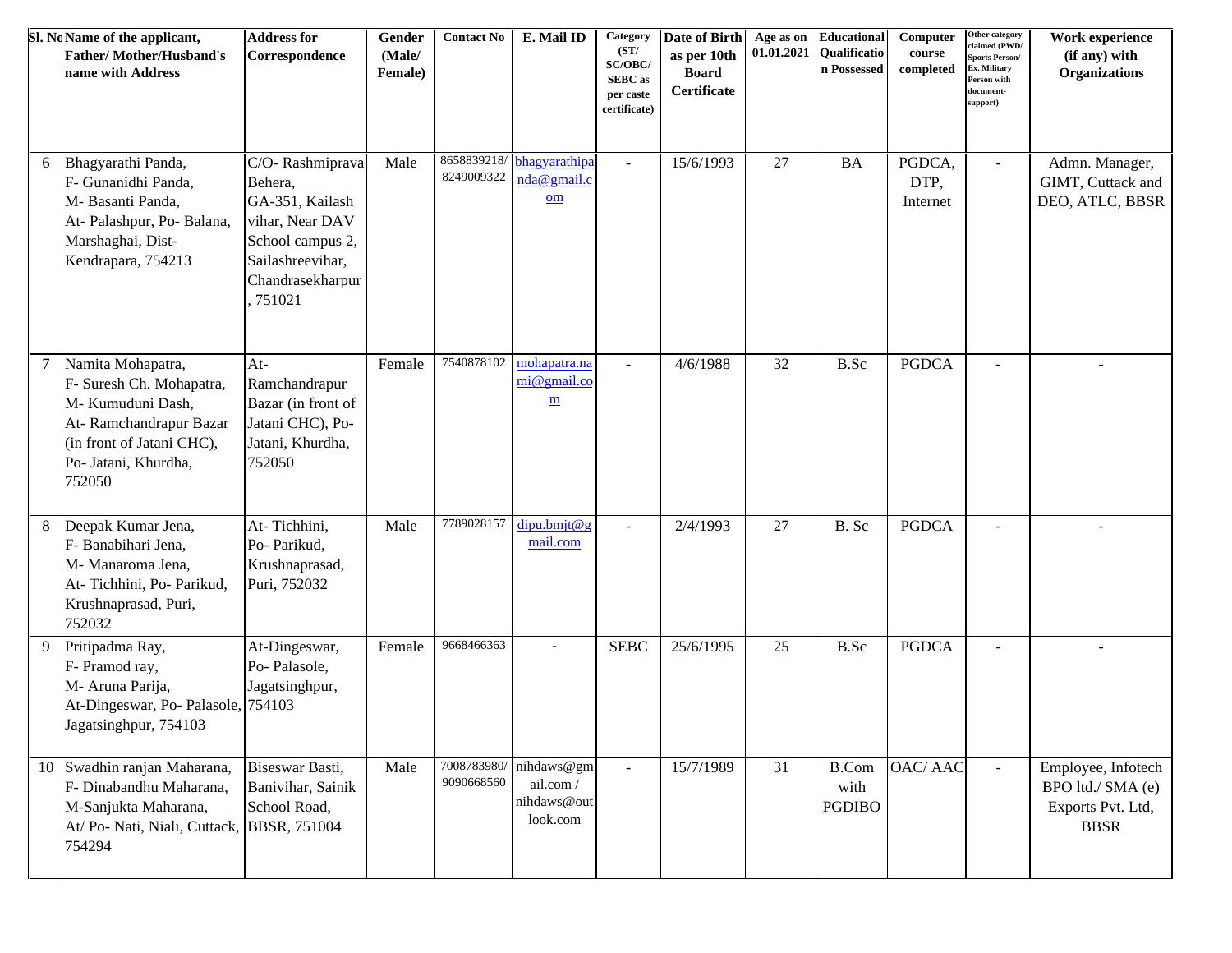|    | Sl. NoName of the applicant,<br><b>Father/Mother/Husband's</b><br>name with Address                                                   | <b>Address for</b><br>Correspondence                                                      | Gender<br>(Male/<br>Female) | <b>Contact No</b>         | E. Mail ID                                               | Category<br>(ST/<br>SC/OBC/<br><b>SEBC</b> as<br>per caste<br>certificate) | Date of Birth<br>as per 10th<br><b>Board</b><br>Certificate | Age as on<br>01.01.2021 | Educational<br>Qualificatio<br>n Possessed                                                | Computer<br>course<br>completed | Other category<br>claimed (PWD/<br><b>Sports Person/</b><br>Ex. Military<br>Person with<br>document-<br>support) | Work experience<br>(if any) with<br><b>Organizations</b>                      |
|----|---------------------------------------------------------------------------------------------------------------------------------------|-------------------------------------------------------------------------------------------|-----------------------------|---------------------------|----------------------------------------------------------|----------------------------------------------------------------------------|-------------------------------------------------------------|-------------------------|-------------------------------------------------------------------------------------------|---------------------------------|------------------------------------------------------------------------------------------------------------------|-------------------------------------------------------------------------------|
| 11 | Swagat Kumar Sahoo,<br>F- Upendra Kumar Sahoo,<br>M- Prasanti Sahoo,<br>At-Ramachandi, Po- Banra,<br>Banki, Cuttack, 754006           | At-Ramachandi,<br>Po- Banra, Banki,<br>Cuttack, 754006                                    | Male                        | 8338020987                | swagatkumar<br>sahoo594@g<br>mail.com                    | <b>SEBC</b>                                                                | 10/4/1997                                                   | 23                      | <b>B.Com</b>                                                                              | PGDCA/<br>Tally-09              | $\sim$                                                                                                           |                                                                               |
| 12 | Yosovanta Rout,<br>F- Jayadev Rout,<br>M- Susama Rout,<br>At-Pandrasingha,<br>Po- Balaram Prasad, Gania,<br>Nayagarh, 752085          | At-Pandrasingha,<br>Po-Balaram<br>Prasad, Gania,<br>Nayagarh, 752085                      | Male                        | 8249310149                | routyasovanta<br>1@gmail.com                             |                                                                            | 26/10/1992                                                  | 28                      | B.Sc                                                                                      | <b>PGDCA</b>                    |                                                                                                                  |                                                                               |
| 13 | Tapan kumar Digal,<br>F- Debraj Digal,<br>M- Sarojini Digal,<br>At-Dutukagam,<br>Po- Katimaha, Tikabali,<br>Kondhamal, 762010         | C/o-Bandhu<br>Digal, At-NCDS,<br>Po-RRL,<br>Bhubaneswar,<br>751013                        | Male                        | 7008430956/<br>9437889809 | tapankumardi<br>gal@gmail.co<br>$\underline{\mathbf{m}}$ | <b>SC</b>                                                                  | 8/2/1988                                                    | 32                      | <b>B.Com</b>                                                                              | <b>PGDCA</b>                    |                                                                                                                  | Office Asst., National<br>Fedaration of the<br>blind (Odisha<br>Branch), BBSR |
| 14 | Gopal Chandra Jana,<br>F- Ashesh Ranjan Jana,<br>M- Sunita Jana,<br>At-Kismat Krushnapur,<br>Po-Naikanidihi,<br>Basudevpur, Bhadrak   | Qr No-HIG-35,<br>7th ACER<br>Housing Board<br>Colony,<br>Chandrasekharpur<br>BBSR, 751016 | Male                        | 7978771027                | janagopal135<br>@gmail.com                               |                                                                            | 11/6/1992                                                   | 28                      | <b>BA</b>                                                                                 | <b>PGDCA</b>                    |                                                                                                                  | Clerk, CIMIT, BBSR<br>and Block Youth<br>Coordinator, Peoples<br>forom        |
|    | 15 Pujalin Pani,<br>F- Prafula Kumar Pani,<br>M- Sujata Pani,<br>At- Deradihi, Derabish,<br>Kendrapara                                | At-Walmi<br>(Partap Nagari)<br>Po-Telenga Pitha,<br>Cuttack Sadar,<br>754001              | Female                      | 6372143481                | pujalinpuja12<br>@gmail.com                              |                                                                            | 12/7/1997                                                   | 23                      | PG Diploma<br>in<br>International<br>$\label{eq:logines} \textsc{Business}$<br>Operations | PGDCA,<br>Tally                 | $\blacksquare$                                                                                                   |                                                                               |
|    | 16 Kamakshya Prasad Pradhan, At-Khandiagiri,<br>F- Gandharb Pradhan,<br>M- Mamata Pradhan,<br>At- Khandiagiri, Pipil, Puri,<br>752104 | Pipil, Puri,<br>752104                                                                    | Male                        | 7978624530                | kamakshyapr<br>asad318@gm<br>ail.com                     |                                                                            | 31/5/1998                                                   | $22\,$                  | <b>BA</b>                                                                                 | <b>PGDCA</b>                    | $\sim$                                                                                                           |                                                                               |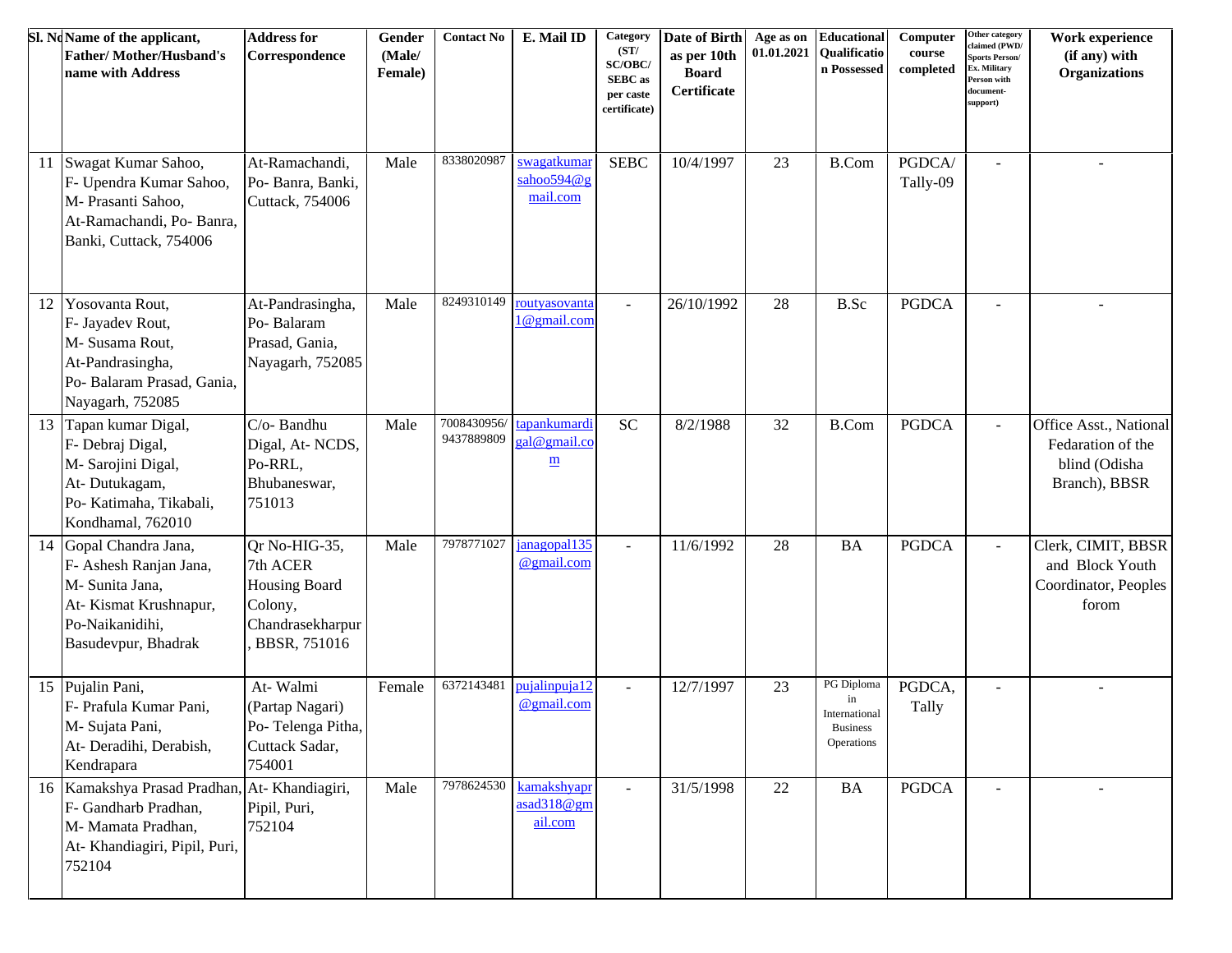|    | Sl. NoName of the applicant,<br><b>Father/Mother/Husband's</b><br>name with Address                                          | <b>Address for</b><br>Correspondence                                 | Gender<br>(Male/<br>Female) | <b>Contact No</b>        | E. Mail ID                                              | Category<br>(ST/<br>SC/OBC/<br><b>SEBC</b> as<br>per caste<br>certificate) | Date of Birth<br>as per 10th<br><b>Board</b><br>Certificate | Age as on<br>01.01.2021 | <b>Educational</b><br><b>Oualificatio</b><br>n Possessed | Computer<br>course<br>completed | Other category<br>claimed (PWD/<br>ports Person/<br><b>x.</b> Military<br>erson with<br>locument-<br>support) | Work experience<br>(if any) with<br><b>Organizations</b>                                                                                                                     |
|----|------------------------------------------------------------------------------------------------------------------------------|----------------------------------------------------------------------|-----------------------------|--------------------------|---------------------------------------------------------|----------------------------------------------------------------------------|-------------------------------------------------------------|-------------------------|----------------------------------------------------------|---------------------------------|---------------------------------------------------------------------------------------------------------------|------------------------------------------------------------------------------------------------------------------------------------------------------------------------------|
| 17 | PrangyaParimita Swain,<br>W/o- Binayak Biswal,<br>At-Keula, Po-Malanda,<br>Tirtol, Jagatsinghpur,<br>754136                  | At-Keula, Po-<br>Malanda, Tirtol,<br>Jagatsinghpur,<br>754136        | Female                      | 9937489679<br>9861460654 | iamprangyapa<br>ri@gmail.co<br>$\underline{\textbf{m}}$ | $\mathbb{Z}^2$                                                             | 1/6/1995                                                    | 25                      | B.Sc                                                     | <b>PGDCA</b>                    | $\sim$                                                                                                        | Accountant,<br>Sree Guru Trust Pvt.<br>Ltd, BBSR                                                                                                                             |
| 18 | Anjan Kumar Das,<br>F- Ajya Kumar Das,<br>M- Anjali Das,<br>At- Chatara Chakada, PS-<br>Derabis, Kendrapara                  | At/Po- Gopaljew<br>patana, PS-<br>Derabish,<br>Kendrapara,<br>754250 | Male                        | 7684064146               | anjandas7526<br>1@gmail.com                             | $\omega$                                                                   | 3/12/1997                                                   | 23                      | <b>BA</b>                                                | PGDCA,<br>Tally                 | $\sim$                                                                                                        | $\sim$                                                                                                                                                                       |
| 19 | Sankarsan Das,<br>F- Raghunath Das,<br>M- Bharatee Das,<br>At-Haripur, Po-Kabirpur,<br>Kuakhia, Jajpur, 755009               | At-Haripur,<br>Po-Kabirpur,<br>Kuakhia, Jajpur,<br>755009            | Male                        | 7978313656               | sankarsandas<br>30@gmai<br>l.com                        | $\overline{a}$                                                             | 30/5/1994                                                   | 26                      | M.Com                                                    | <b>PGDCA</b>                    | $\sim$                                                                                                        | Probation Officer,<br>Child Welfare<br>Officer, Case worker,<br>Observation Home &<br>Spl Home, Rourkela<br>and Manager-Mis &<br>Accounts, Blind<br>School, Cuttack<br>Sakha |
| 20 | Kalyani Moharana,<br>W/o- Sidharth Moharana,<br>SCR-45, Unit-6,<br>Ganganagar, BBSR, 751001 Cuttack, 753009                  | Moharana House,<br>Raja Bagicha,<br>Badhei Sahi,                     | Female                      | 8327749359<br>9861412659 |                                                         |                                                                            | 25/6/1992                                                   | 28                      | PG Diploma<br>in HR<br>Management                        | <b>PGDCA</b>                    |                                                                                                               |                                                                                                                                                                              |
| 21 | Mohammad Mazhar Alam,<br>F- Mohammad Jahed,<br>M- Arba Khatun,<br>At-Belampur, Unit-9, Po-<br>Jajpur Town, Jajpur,<br>755001 | At-Belampur, Unit-<br>9, Po- Jajpur<br>Town, Jajpur,<br>755001       | Male                        | 7684841786               | md.mazharala<br>$m007@$ gmail<br>.com                   | $\mathbf{r}$                                                               | 20/6/1996                                                   | 24                      | <b>BCA</b>                                               | <b>PGDCA</b>                    | $\sim$                                                                                                        |                                                                                                                                                                              |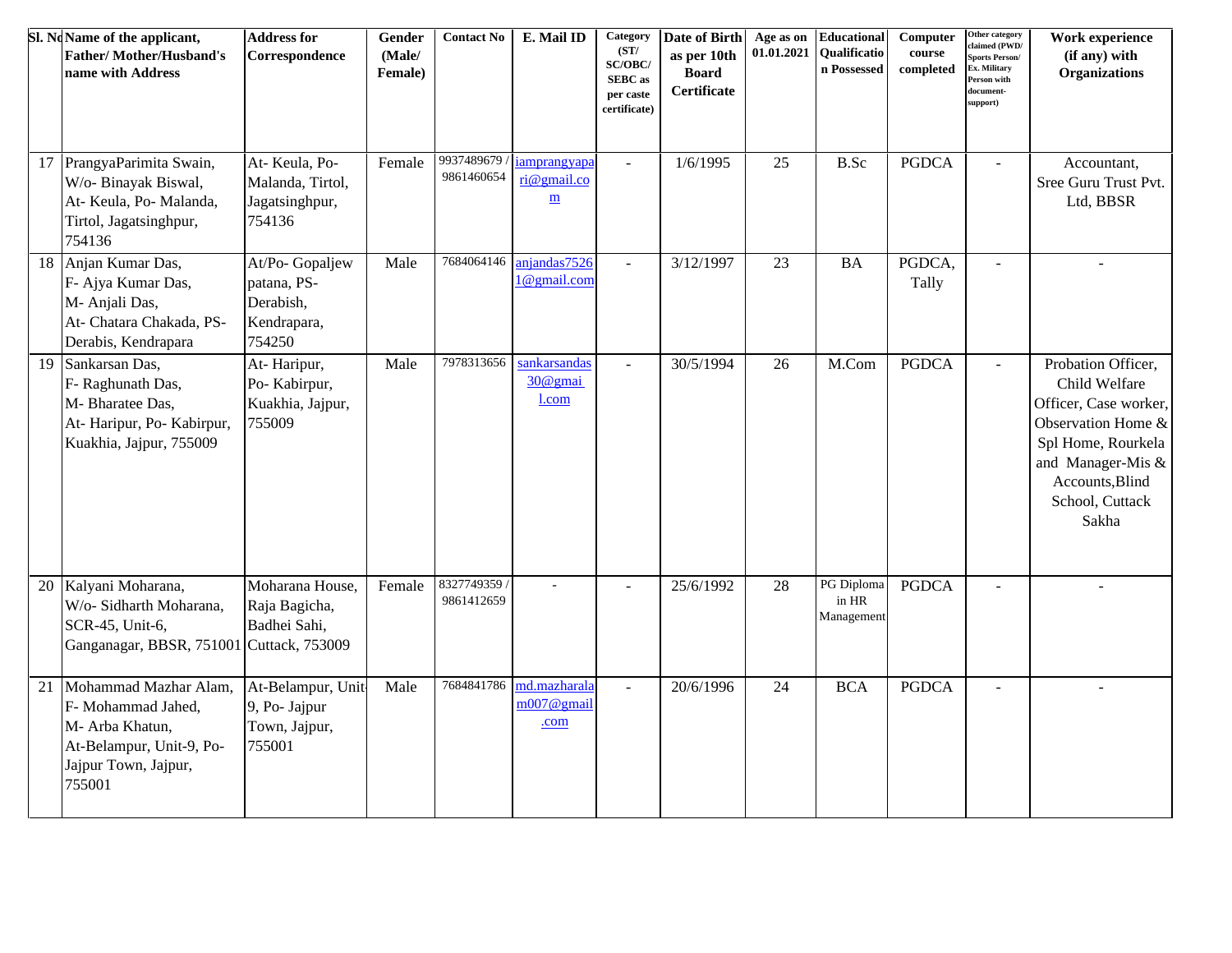|    | Sl. NoName of the applicant,<br><b>Father/Mother/Husband's</b><br>name with Address                                                    | <b>Address for</b><br>Correspondence                                                                        | Gender<br>(Male/<br>Female) | <b>Contact No</b> | E. Mail ID                                                          | Category<br>(ST/<br>SC/OBC/<br><b>SEBC</b> as<br>per caste<br>certificate) | <b>Date of Birth</b><br>as per 10th<br><b>Board</b><br><b>Certificate</b> | 01.01.2021 | Age as on Educational<br>Qualificatio<br>n Possessed | Computer<br>course<br>completed | Other category<br>claimed (PWD/<br>ports Person/<br>Ex. Military<br>Person with<br>locument-<br>upport) | Work experience<br>(if any) with<br><b>Organizations</b> |
|----|----------------------------------------------------------------------------------------------------------------------------------------|-------------------------------------------------------------------------------------------------------------|-----------------------------|-------------------|---------------------------------------------------------------------|----------------------------------------------------------------------------|---------------------------------------------------------------------------|------------|------------------------------------------------------|---------------------------------|---------------------------------------------------------------------------------------------------------|----------------------------------------------------------|
| 22 | Sarojinee Naik,<br>F- Sankarsan Naik,<br>M- Baijayanti Naik,<br>At-Kapadiha, Po-Joka,<br>Saras Kana, Mayurbhanj,<br>757093             | At-Kalpataru<br>Nivas,<br>Chandimata<br>Colony, Lane No-<br>2, Plot No- 1041,<br>Rasulgarh, BBSR,<br>751010 | Female                      | 9337103570        | sarojineenaik<br>@gmail.com                                         |                                                                            | 10/8/1995                                                                 | 25         | B.Sc                                                 | <b>PGDCA</b>                    | $\overline{\phantom{a}}$                                                                                |                                                          |
| 23 | Gouranga Charan Das,<br>F- Prahallad Das,<br>M- Kanchanbala Das,<br>At- Ranipal, Po- Ghatipir,<br>Bhapur, Dhenkanal, 759001            | Qr. No-T-1/1, CBI<br>Colony, Unit-8,<br>Nayapally, BBSR,<br>751012                                          | Male                        | 7008787780        | gourangadas0<br>573@gmail.c<br>$\underline{\mathbf{om}}$            | $\overline{a}$                                                             | 26/1/1996                                                                 | 24         | <b>B.Com</b>                                         | <b>PGDCA</b>                    | $\overline{\phantom{a}}$                                                                                | $\overline{a}$                                           |
| 24 | Ankush Panda,<br>F- Durga Charan Panda,<br>M- Soudamini Panda,<br>At- Laumunda, Ps- Bijepur, 768028<br>Bargarh                         | At-Nigamananda<br>Vihar, Gali No-7<br>(F), Bargarh,                                                         | Male                        | 6370974556        | ankushpanda<br>1994@gmail.<br>com                                   | $\mathbf{r}$                                                               | 6/5/1994                                                                  | 26         | <b>BCA</b>                                           | <b>DCA</b><br>$\&$<br>'O' Level | $\blacksquare$                                                                                          |                                                          |
| 25 | Snigdha Sahoo,<br>F- Surendra Kumar Sahoo,<br>M- Damayanti Sahoo,<br>At- Plot No- 4434/5406,<br>Jharanasahi, Badagada,<br>BBSR, 751018 | At-Plot No-<br>4434/5406,<br>Jharanasahi,<br>Badagada, BBSR,<br>751018                                      | Female                      | 9437004384        | sony.000@re<br>diffmail.com                                         |                                                                            | 27/11/1991                                                                | 29         | B-Tech &<br><b>MBA</b>                               | <b>PGDCA</b>                    |                                                                                                         |                                                          |
| 26 | Prasan Badatya,<br>F- Subash Badatya,<br>M- Gayarti Badatya,<br>At/Po- Gosani, Gurandi,<br>Gajapati, 761210                            | At/Po- Gosani,<br>Gurandi, Gajapati,<br>761210                                                              | Male                        | 9438849665        | $\overline{a}$                                                      | $\blacksquare$                                                             | 13/2/2000                                                                 | 20         | B.Sc                                                 | <b>PGDCA</b>                    | $\blacksquare$                                                                                          |                                                          |
| 27 | Suchismita Pradhan,<br>F- Biswonath Pradhan,<br>M- Swornalata Pradhan,<br>At/Po-Nuasahi,<br>Khajuripada, Kandhamal,<br>762012          | Qr. No-Type-<br>$II, 11/1, Unit-1,$<br>Bhubaneswar,<br>751009                                               | Female                      |                   | 7978461198 bardhan.suchi<br>95@gmail.co<br>$\underline{\textbf{m}}$ | <b>SEBC</b>                                                                | 17/6/1995                                                                 | 25         | <b>BA</b>                                            | <b>PGDCA</b>                    |                                                                                                         |                                                          |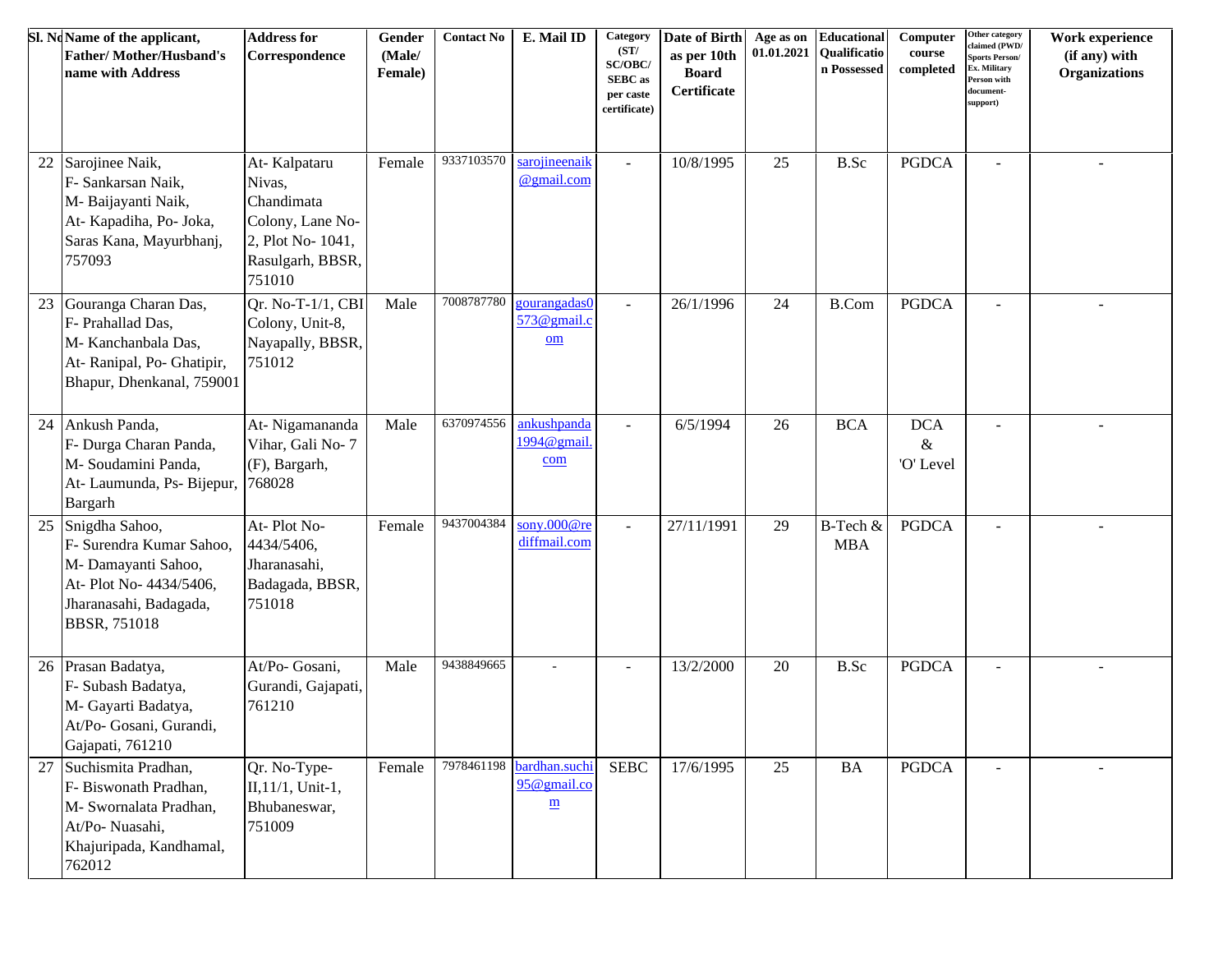|    | Sl. NoName of the applicant,<br><b>Father/Mother/Husband's</b><br>name with Address                                            | <b>Address for</b><br>Correspondence                                         | Gender<br>(Male/<br>Female) | <b>Contact No</b> | E. Mail ID                                                         | Category<br>(ST/<br>SC/OBC/<br><b>SEBC</b> as<br>per caste<br>certificate) | Date of Birth<br>as per 10th<br><b>Board</b><br>Certificate | 01.01.2021 | Age as on Educational<br>Qualificatio<br>n Possessed | Computer<br>course<br>completed | Other category<br>claimed (PWD/<br><b>Sports Person/</b><br>Ex. Military<br>Person with<br>document-<br>support) | Work experience<br>(if any) with<br><b>Organizations</b> |
|----|--------------------------------------------------------------------------------------------------------------------------------|------------------------------------------------------------------------------|-----------------------------|-------------------|--------------------------------------------------------------------|----------------------------------------------------------------------------|-------------------------------------------------------------|------------|------------------------------------------------------|---------------------------------|------------------------------------------------------------------------------------------------------------------|----------------------------------------------------------|
| 28 | Ramachandra Swain,<br>F- Madhab Swain,<br>M- Pravasini Swain,<br>At-Odamba, Po- Siso, Gop,<br>Puri, 752110                     | At-Odamba, Po-<br>Siso, Gop, Puri,<br>752110                                 | Male                        | 8917474768        | ramaswain54<br>1@gmail.com                                         | $\blacksquare$                                                             | 1/5/1993                                                    | 27         | <b>BA</b>                                            | <b>DOEACC</b><br>'O' Level      | $\overline{a}$                                                                                                   |                                                          |
| 29 | Deepak Kumar Thanapati,<br>F- Sadananda Thanapati,<br>M- Jamuna Thanapati,<br>At/Po- Charda, Binka,<br>Sonepur, 767019         | C/o-Sitaram<br>Dehury, N-3/51,<br>IRC Village,<br>Nayapalli, BBSR,<br>751015 | Male                        | 8018183598        |                                                                    | $\blacksquare$                                                             | 1/6/1991                                                    | 29         | <b>BA</b>                                            | <b>PGDCA</b>                    |                                                                                                                  | DEO,<br>NRIADD,<br>Bhubaneswar (Govt.)                   |
| 30 | Tapas Parida,<br>F- Sarat Chandra Parida,<br>M- Jayanti Parida,<br>At- Sunapal, Po-D.<br>Damodarpur, Jajpur,<br>755013         | At-Nuapada,<br>Balisahi, Po-<br>Madhupatana,<br>Cuttack, 753010              | Male                        | 9040248570        | tparida040<br>@gmail.co<br>m                                       | $\sim$                                                                     | 20/11/1995                                                  | 25         | B.Sc                                                 | PGDCA,<br>Tally                 |                                                                                                                  |                                                          |
| 31 | Ashutosh Barik,<br>F- Siba Charan Barik,<br>M- Janaki Barik,<br>At-Otharapa, Po-<br>Machagaon, Jagatsinghpur,<br>754119        | Praharajpur<br>(Tarada),<br>Mandasahi,<br>Jagatsinghpur,<br>754114           | Male                        | 6371910290        | barik.ashut<br>osh@gmail<br>.com                                   | <b>SEBC</b>                                                                | 14/6/1986                                                   | 34         | B.Sc                                                 | <b>PGDCA</b>                    |                                                                                                                  |                                                          |
|    | 32 Pravas Ranjan Mohapatra,<br>F- Prasan Kumar<br>Mohapatra,<br>M-Anjana Mohapatra,<br>At- Sahana, Po- Kanash,<br>Puri, 752017 | At-Sahana, Po-<br>Kanash, Puri,<br>752017                                    | Male                        | $\sim$            |                                                                    | $\blacksquare$                                                             | 10/4/1991                                                   | 29         | <b>BA</b>                                            | <b>PGDCA</b>                    |                                                                                                                  |                                                          |
|    | 33 Siddharth Senapati,<br>F- Brajakisore Senapati,<br>M-Sipra Senapati,<br>HIG-37, Maruti villa, Patia,<br>KIIT, BBSR, 751024  | HIG-37, Maruti<br>villa, Patia, KIIT,<br>BBSR, 751024                        | Male                        |                   | 9438694386 bkrsenapat<br>i@gmail.co<br>$\underline{\underline{m}}$ | $\blacksquare$                                                             | 22/2/1992                                                   | 28         | <b>B.Com</b>                                         | <b>PGDCA</b>                    |                                                                                                                  | Executive<br>(insurance), KIMs,<br><b>BBSR</b>           |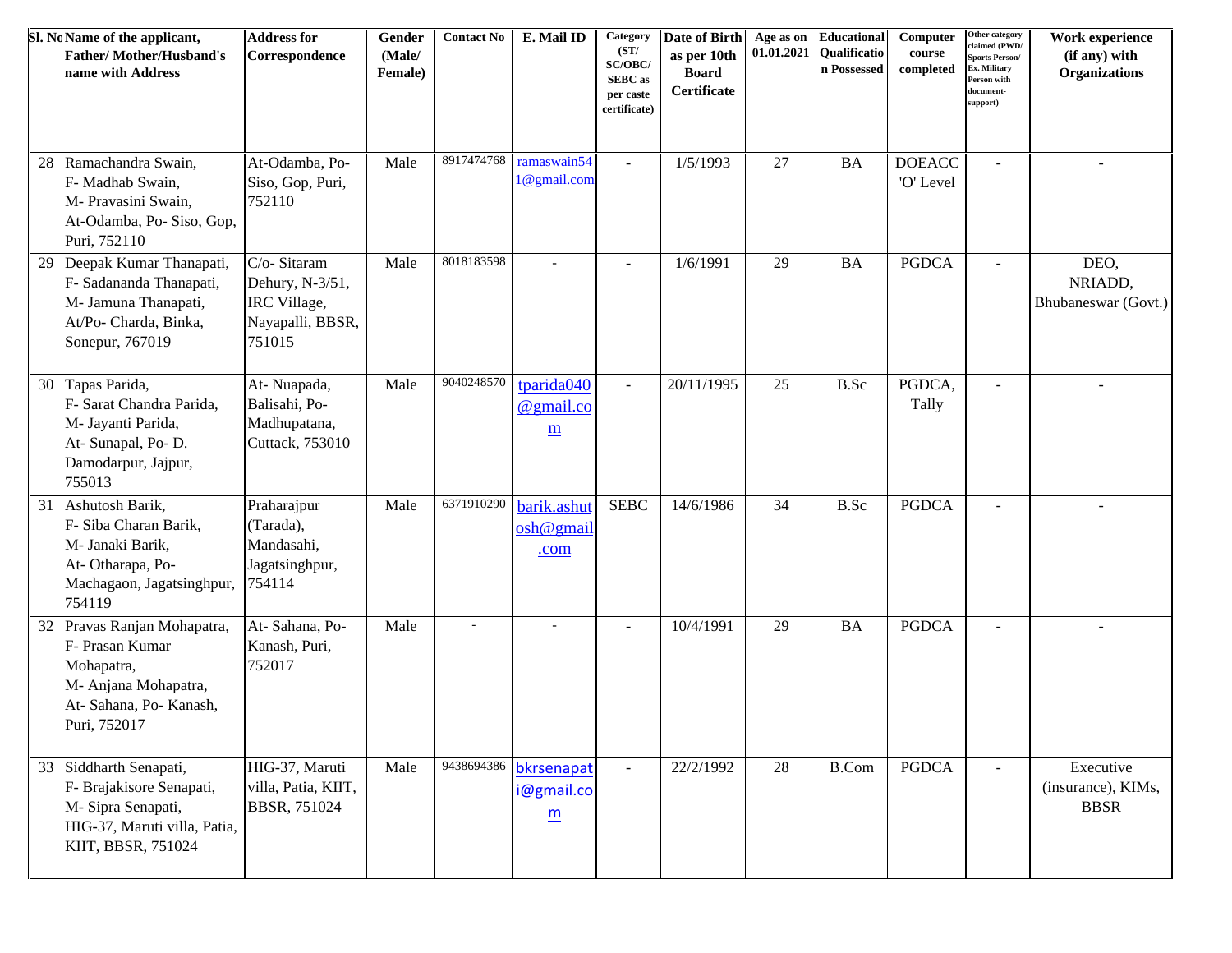|    | Sl. NoName of the applicant,<br><b>Father/Mother/Husband's</b><br>name with Address                                           | <b>Address for</b><br>Correspondence                                                         | Gender<br>(Male/<br>Female) | <b>Contact No</b> | E. Mail ID                                                     | <b>Category</b><br>(ST/<br>SC/OBC/<br><b>SEBC</b> as<br>per caste<br>certificate) | Date of Birth<br>as per 10th<br><b>Board</b><br>Certificate | 01.01.2021 | Age as on Educational<br><b>Qualificatio</b><br>n Possessed | Computer<br>course<br>completed | Other category<br>claimed (PWD/<br>Sports Person/<br>Ex. Military<br>Person with<br>locument-<br>support) | Work experience<br>(if any) with<br><b>Organizations</b> |
|----|-------------------------------------------------------------------------------------------------------------------------------|----------------------------------------------------------------------------------------------|-----------------------------|-------------------|----------------------------------------------------------------|-----------------------------------------------------------------------------------|-------------------------------------------------------------|------------|-------------------------------------------------------------|---------------------------------|-----------------------------------------------------------------------------------------------------------|----------------------------------------------------------|
| 34 | Akash Thanapati,<br>F- Maguni Thanapati,<br>M- Sarojini Thanapathi,<br>At/Po- Chanda, Binika,<br>Sonepur, 767019              | N-3/51, IRC<br>Village,<br>Nayapalli, BBSR,<br>751015                                        | Male                        |                   | $\overline{\phantom{a}}$                                       | ÷,                                                                                | 28/6/1991                                                   | 29         | <b>BA</b>                                                   | <b>PGDCA</b>                    | $\blacksquare$                                                                                            | Graphic Designer,<br>PINTONIX, BBSR<br>& IIMT, BBSR      |
| 35 | Pragnya Parida,<br>F- Akshya Kumar parida,<br>M- Urmila Parida,<br>At-Sasanipada, Ps-<br>Patakura, Kendrapara,<br>754213      | W/o- Deviprasan<br>Naik, Qr No-<br>C/27, SBI Colony,<br>Sastri Nagar,<br><b>BBSR, 751001</b> | Female                      |                   |                                                                |                                                                                   | 2/4/1989                                                    | 31         | <b>B-Com</b>                                                | PGDCA,<br>Tally                 | $\sim$                                                                                                    |                                                          |
|    | 36 Dipika Rout Ray,<br>W/o- Rajesh Singh,<br>Plot No-828, Sree Bihar,<br>Malipada, Chandaka,<br><b>BBSR, 751003</b>           | Plot No-828, Sree<br>Bihar, Malipada,<br>Chandaka, BBSR,<br>751003                           | Female                      | 8917450651        | deepikarou<br>troy@gmai<br>l.com                               | ÷,                                                                                | 30/6/1985                                                   | 35         | <b>BA</b>                                                   | <b>PGDCA</b>                    |                                                                                                           |                                                          |
|    | 37 Debasish Mohanty,<br>F- Pradeep Kumar<br>Mohanty,<br>M- Kananabala Mohanty,<br>At-Kasapa, Po-Ahiyas,<br>Jajpur, 755036     | $At-$<br>Trijanga, Dangadi,<br>Jajpur Road,<br>Jajpur, 755026                                | Male                        | 8457006589        | $\sim$                                                         | $\blacksquare$                                                                    | 15/11/1991                                                  | 29         | <b>B-Tech</b>                                               | <b>DCA</b>                      |                                                                                                           |                                                          |
| 38 | Brahmananda Dash,<br>F- Biranchi Dash,<br>M- Bidulata Das,<br>At/Po- Naraj, Baranga,<br>Cuttack, 754006                       | At/Po-Naraj,<br>Baranga, Cuttack,<br>754006                                                  | Male                        | 9658285837        | brahmanda<br>1990dash<br>@gmail.co<br>$\underline{\mathbf{m}}$ |                                                                                   | 28/5/1990                                                   | 30         | <b>BA</b>                                                   | <b>PGDCA</b>                    |                                                                                                           | Data Entry Asst.,<br>SVNIRTAR, CTC                       |
| 39 | Sadhulal Tudu,<br>F- Sugda Tudu,<br>M-Hira Tudu,<br>At-Baghiatanger, Po-<br>Damurigoda, Rairangpur,<br>Mayurbhanj, 757048     | At-Baghiatanger,<br>Po-Damuribada,<br>Rairangpur,<br>Mayurbhanj,<br>757048                   | Male                        | 8917289627        | tudusadhu<br>@gmail.co<br>m                                    | $\blacksquare$                                                                    | 25/8/1993                                                   | 27         | <b>BA</b>                                                   | <b>PGDCA</b>                    |                                                                                                           |                                                          |
| 40 | Baikunthanath Bagarty,<br>F- Bijaya Kumar Bagarty,<br>M- Brindabati Bagarty,<br>At/Po-Bijepur, Titlagarh,<br>Balangir, 767033 | At/Po-Bijepur,<br>Titlagarh,<br>Balangir, 767033                                             | Male                        | 7873163262        | bagarty@g<br>mail.com                                          |                                                                                   | 3/7/1993                                                    | 27         | B.Sc                                                        | <b>PGDCA</b>                    |                                                                                                           |                                                          |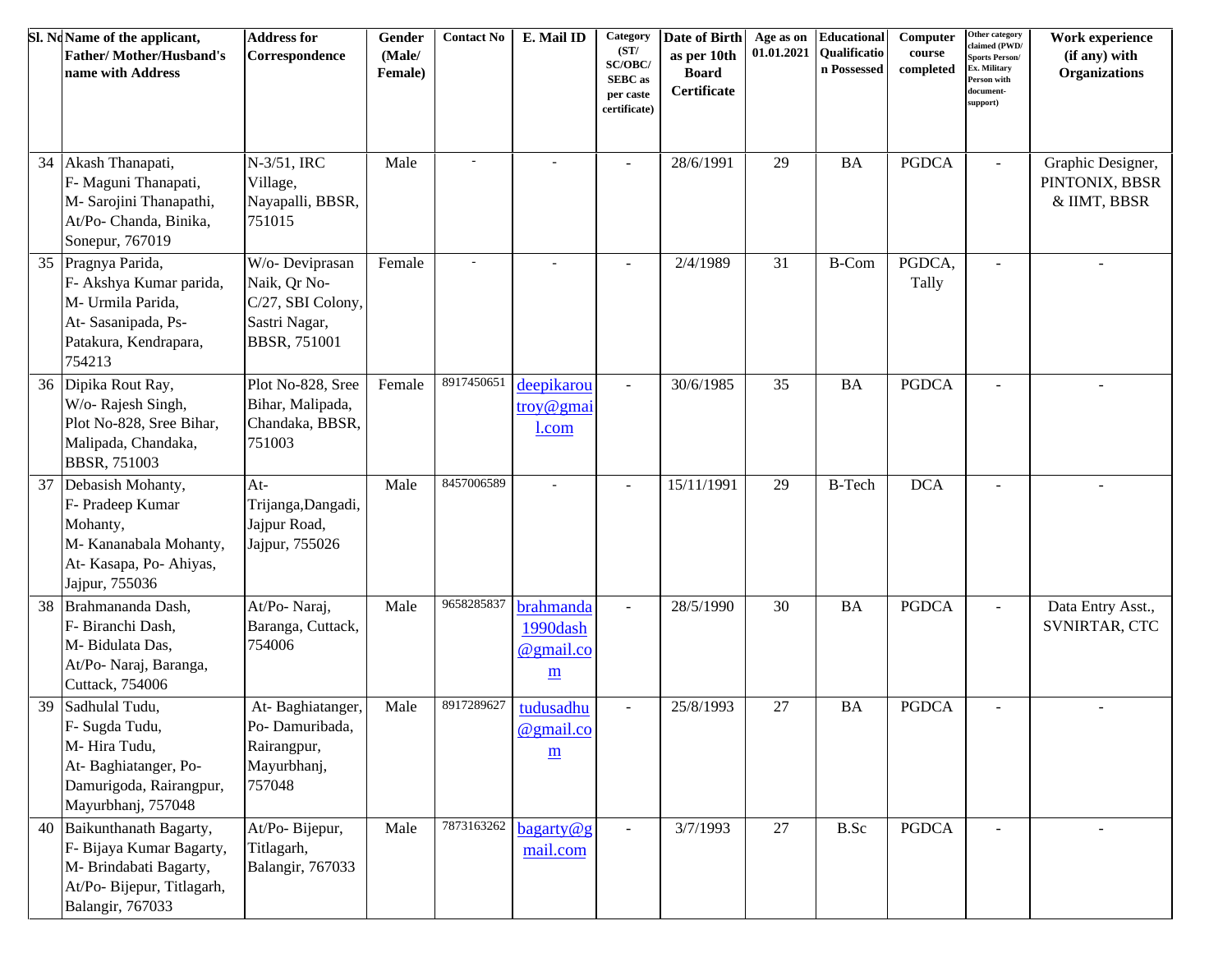|    | Sl. NoName of the applicant,<br><b>Father/Mother/Husband's</b><br>name with Address                                                        | <b>Address for</b><br>Correspondence                                                                 | Gender<br>(Male/<br>Female) | <b>Contact No</b>        | E. Mail ID                                     | Category<br>(ST/<br>SC/OBC/<br><b>SEBC</b> as<br>per caste<br>certificate) | Date of Birth<br>as per 10th<br><b>Board</b><br>Certificate | Age as on<br>01.01.2021 | <b>Educational</b><br>Qualificatio<br>n Possessed | Computer<br>course<br>completed | Other category<br>claimed (PWD/<br><b>Sports Person/</b><br>Ex. Military<br>Person with<br>document-<br>support) | Work experience<br>(if any) with<br><b>Organizations</b> |
|----|--------------------------------------------------------------------------------------------------------------------------------------------|------------------------------------------------------------------------------------------------------|-----------------------------|--------------------------|------------------------------------------------|----------------------------------------------------------------------------|-------------------------------------------------------------|-------------------------|---------------------------------------------------|---------------------------------|------------------------------------------------------------------------------------------------------------------|----------------------------------------------------------|
| 41 | Vedavyas Prusty,<br>F- Nilamani Prusty,<br>M- Manjusree Prusti,<br>House No-43, At-<br>Sundhimunda, Po-<br>Rairakhol, Sambalpur,<br>768106 | House No-43, At-<br>Sundhimunda, Po-<br>Rairakhol,<br>Sambalpur,<br>768106                           | Male                        | 7008365584               | vedavyas3<br>$49@$ gmail.<br>com               | <b>SEBC</b>                                                                | 26/3/1995                                                   | 25                      | B.Sc                                              | <b>PGDCA</b>                    | $\sim$                                                                                                           |                                                          |
| 42 | Arabinda Behera,<br>F- Sitaram Behera,<br>M- Padmabati Behera,<br>At- Deula Dunguri,<br>Kantamal, Boudh, 762017                            | Plot No-2118,<br>Maharana Sahi,<br>Ratha Road, Near<br>Fulabati Temple,<br>Old Town, BBSR,<br>751002 | Male                        | 8763163866<br>8328969119 | arabinda67<br>89@gmail<br>.com                 | <b>SEBC</b>                                                                | 10/7/1986                                                   | 34                      | <b>BA</b>                                         | <b>PGDCA</b>                    | $\sim$                                                                                                           | Jr. Clerk,<br>CHC, Adenigarh,<br>Boudh (Govt.)           |
| 43 | Gyanaranjan Pradhan,<br>F- Gadadhar Pradhan,<br>M-Sobha Pradhan,<br>At-Keradagarh, Rajnagar,<br>Kendrapara, 754246                         | C/o- Braja Swain,<br>Plot No-1370,<br>Phase-2,<br>Dumduma, BBSR,<br>751019                           | Male                        | 9776429444               | gyanaranja<br>npradhan7<br>$07@$ gmail.<br>com | $\blacksquare$                                                             | 15/6/1996                                                   | 24                      | <b>B-Tech</b>                                     | <b>PGDCA</b>                    | $\sim$                                                                                                           |                                                          |
| 44 | Madhusmita Behera,<br>F- Khageswar Behera,<br>M- Sabitri Behera,<br>At- Jamadhar, Kendrapara,<br>754211                                    | Qr. No-2RBF,<br>57/10, Unit-IX,<br>BBSR, 751022                                                      | Female                      | 8249360062               | missmadhu<br>9431@gm<br>ail.com                | $\blacksquare$                                                             | 10/6/1994                                                   | 26                      | <b>B.Com</b>                                      | <b>PGDCA</b>                    | $\sim$                                                                                                           |                                                          |
| 45 | SKMD Mozammil Haque,<br>F- SK Salim,<br>M-Nasme Gulistan,<br>At-Bankipal, Po-Sayedpur, Old Town, BBSR,<br>Binjharpur, Jajpur, 755027       | Plot No-159,<br>Azad Nagar,<br>Sundarpada, Po-<br>751002                                             | Male                        |                          | mozammil<br>haque $77@$<br>gail.com            | $\blacksquare$                                                             | 30/6/1995                                                   | 25                      | <b>B-Tech</b>                                     | <b>PGDCA</b>                    | $\sim$                                                                                                           |                                                          |
| 46 | Bikash Kumar Dash,<br>F- Ananta prasad Dash,<br>M- Manjulata Dash,<br>At-Tarapur, Po-Bharatpur<br>Kendrapara, 754223                       | Qr. No- F/190,<br>Gopabandhu<br>Nagar, Unit-8,<br>Nayapalli, BBSR,<br>751012                         | Male                        | 9938689884               | dashbikash<br>kumar@g<br>mail.com              | $\omega$                                                                   | 1/5/1994                                                    | 26                      | <b>B.Com</b>                                      | <b>DOEACC</b><br>'O' Level      | $\sim$                                                                                                           | $\sim$                                                   |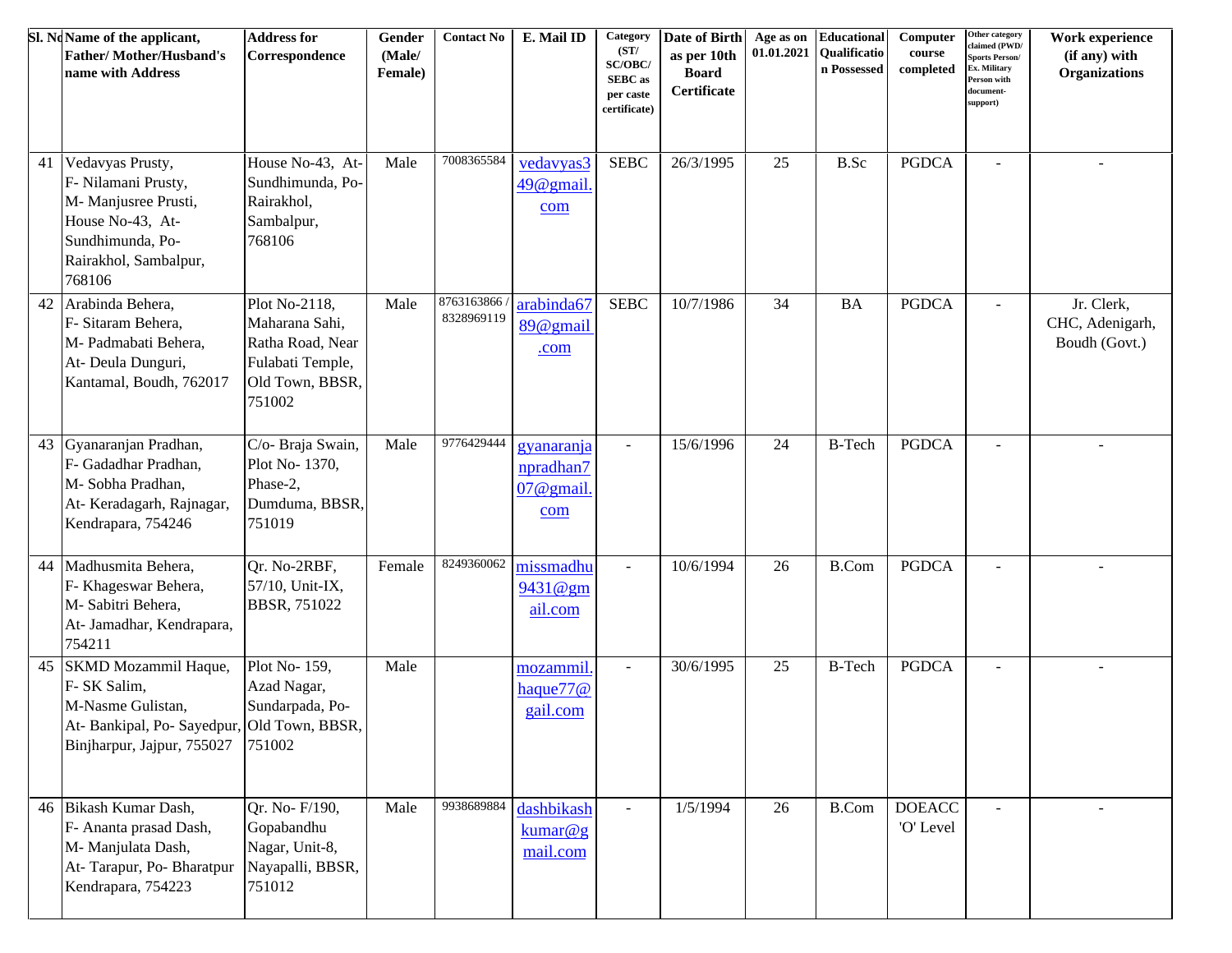|    | Sl. NoName of the applicant,<br><b>Father/Mother/Husband's</b><br>name with Address                                                                   | <b>Address for</b><br>Correspondence                                               | Gender<br>(Male/<br>Female) | <b>Contact No</b>        | E. Mail ID                                      | Category<br>(ST/<br>SC/OBC/<br><b>SEBC</b> as<br>per caste<br>certificate) | Date of Birth<br>as per 10th<br><b>Board</b><br>Certificate | Age as on<br>01.01.2021 | <b>Educational</b><br>Qualificatio<br>n Possessed | Computer<br>course<br>completed | Other category<br>claimed (PWD/<br><b>Sports Person/</b><br>Ex. Military<br>Person with<br>document-<br>support) | Work experience<br>(if any) with<br><b>Organizations</b> |
|----|-------------------------------------------------------------------------------------------------------------------------------------------------------|------------------------------------------------------------------------------------|-----------------------------|--------------------------|-------------------------------------------------|----------------------------------------------------------------------------|-------------------------------------------------------------|-------------------------|---------------------------------------------------|---------------------------------|------------------------------------------------------------------------------------------------------------------|----------------------------------------------------------|
| 47 | Jyostnamayee Behera,<br>F- Khageswar Behera,<br>M- Sabitri Behera,<br>At/Po- Jamadhar,<br>Kendrapara, 754211                                          | Or No-2RBF-<br>57/10, Unit-9,<br><b>BBSR, 751022</b>                               | Female                      | 7978136959               | jyostna.mat<br>$h.97@$ gma<br>il.com            | $\blacksquare$                                                             | 17/6/1996                                                   | 24                      | B.Sc                                              | <b>PGDCA</b>                    | $\sim$                                                                                                           |                                                          |
| 48 | Rasmirekha Sahoo,<br>F-Satyapir Sahoo,<br>M- Sarojini Sahoo,<br>At-Gopinathapatana,<br>Nimapada, Puri                                                 | At-Kolothia, HIG-<br>69, Phase-I, 2nd<br>Lane, Khandagiri,<br><b>BBSR, 751030</b>  | Female                      | 9556868041               | rasmirekha<br>$.05@$ gmail<br>.com              | $\blacksquare$                                                             | 3/5/1987                                                    | 33                      | B.Sc                                              | PGDCA &<br>Tally                |                                                                                                                  |                                                          |
| 49 | Prakash Kumar Behera,<br>F- Paramananda Behera,<br>M- Bilasini Behera,<br>Qr. No-T/12, OCC Colony, BBSR, 751012<br>Unit-8, Nayapalli, BBSR,<br>751012 | Or. No-T/12,<br>OCC Colony, Unit-<br>8, Nayapalli,                                 | Male                        | 7504696184<br>8984569045 | prakashku<br>marb8@g<br>mail.com                | $\blacksquare$                                                             | 16/11/1991                                                  | 29                      | <b>B.Com</b>                                      | PGDCA,<br>Tally,<br>Internet    |                                                                                                                  |                                                          |
| 50 | Sarmistha Balabanta Ray,<br>F- Daitari Balabanta Ray,<br>M- Sanjata Sovini<br>Balabanta Ray,<br>At-Godipada, Po-Motta,<br>Jankia, Khurdha, 752020     | At- Godipada, Po-<br>Motta, Jankia,<br>Khurdha, 752020                             | Female                      | 7750924169               | sarmisthab<br>alabantaray<br>$2@$ gmail.c<br>om | $\overline{\phantom{a}}$                                                   | 2/1/1998                                                    | 22                      | B.Sc                                              | PGDCA,<br>Tally                 |                                                                                                                  |                                                          |
| 51 | Satyajit Mohanty,<br>F- Gopal Ch. Mohanty,<br>M- Kunjalata Mohanty,<br>At/Po- Nuagaon, Iram,<br>Basudebpur, Bhadrak,<br>756162                        | At/Po-Nuagaon,<br>Iram, Basudebpur,<br>Bhadrak, 756162                             | Male                        | $\overline{\phantom{a}}$ |                                                 | $\overline{a}$                                                             | 15/3/1995                                                   | 25                      | B.Sc                                              | <b>PGDCA</b>                    |                                                                                                                  |                                                          |
|    | 52 Susmit Kumar Meher,<br>F- Sanjaya Meher,<br>M- Subarna Meher,<br>At/Po-Patanagarh,<br>Patneswari Medical Gali,<br>Ward No-3, Balangir,<br>767025   | At/Po-Patanagarh,<br>Patneswari<br>Medical Gali,<br>Ward No-3,<br>Balangir, 767025 | Male                        | 9668031274               | mehersusm<br>it@gmail.c<br>om                   |                                                                            | 25/8/1996                                                   | 24                      | <b>BA</b>                                         | <b>PGDCA</b>                    |                                                                                                                  |                                                          |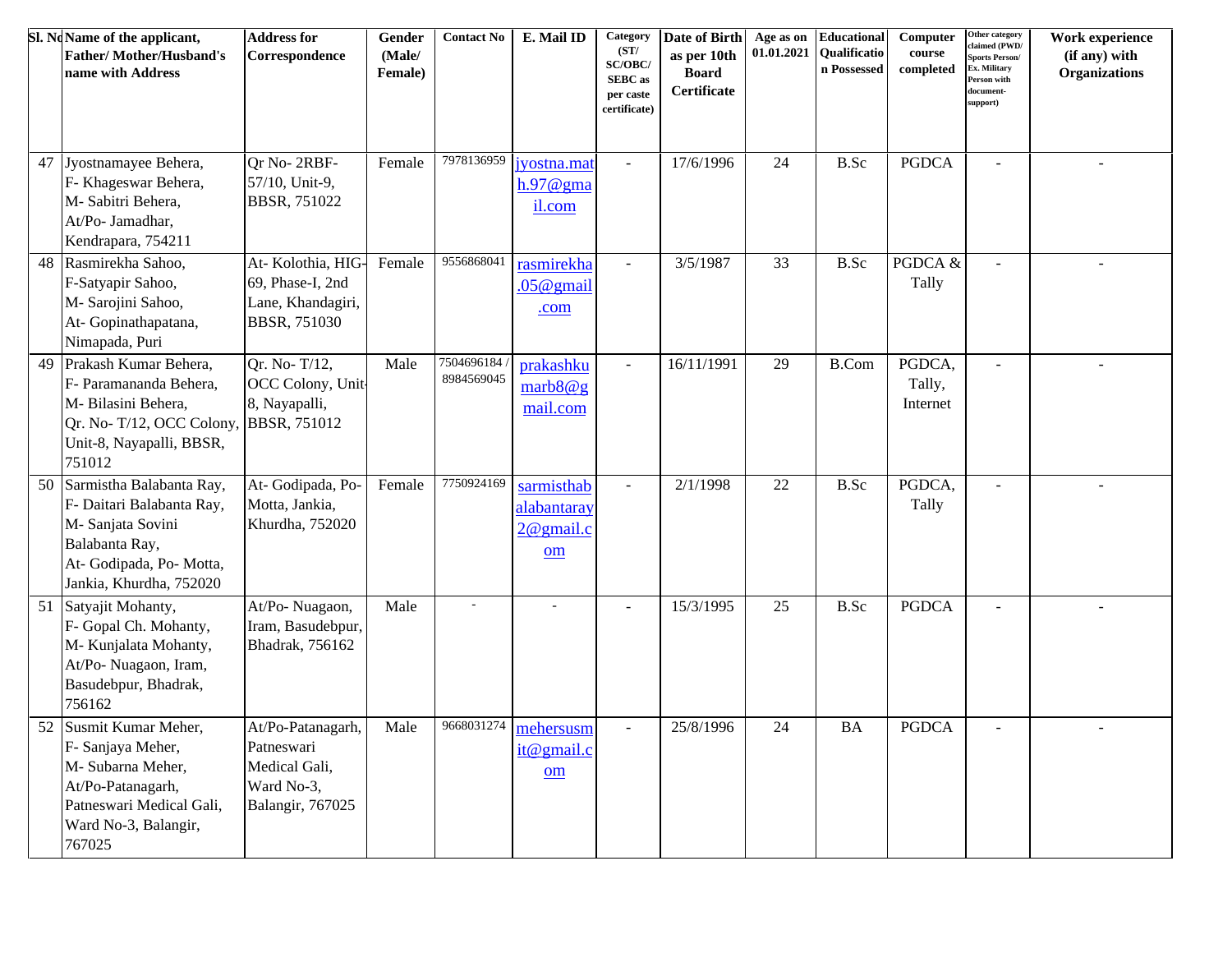|    | Sl. No Name of the applicant,<br><b>Father/Mother/Husband's</b><br>name with Address                                         | <b>Address for</b><br>Correspondence                                       | Gender<br>(Male/<br>Female) | <b>Contact No</b> | E. Mail ID                                  | Category<br>(ST/<br>SC/OBC/<br><b>SEBC</b> as<br>per caste<br>certificate) | Date of Birth<br>as per 10th<br><b>Board</b><br>Certificate | Age as on<br>01.01.2021 | <b>Educational</b><br>Qualificatio<br>n Possessed | Computer<br>course<br>completed | Other category<br>claimed (PWD/<br><b>Sports Person/</b><br>Ex. Military<br><b>Person with</b><br>document-<br>support) | Work experience<br>(if any) with<br><b>Organizations</b>        |
|----|------------------------------------------------------------------------------------------------------------------------------|----------------------------------------------------------------------------|-----------------------------|-------------------|---------------------------------------------|----------------------------------------------------------------------------|-------------------------------------------------------------|-------------------------|---------------------------------------------------|---------------------------------|-------------------------------------------------------------------------------------------------------------------------|-----------------------------------------------------------------|
| 53 | Prangyashree Mishra, F-<br>Pratap Ku Mishra, M-<br>Pravat Nalini Mishra, At-<br>Kantei Kolia, Dhenkanal                      | Near<br>Samcharanpur,<br>Railway Station,<br>Dhenkanal,<br>759001          | Female                      | 8917366899        | mishralitle<br>$2@$ gmail.c<br>om           | $\blacksquare$                                                             | 8/6/1996                                                    | 24                      | M.Com                                             | PGDCA &<br>Tally                |                                                                                                                         |                                                                 |
| 54 | Sangeeta Panigrahi,<br>F- Sanatana panigrahi,<br>M- Manjubala Panigrahi,<br>At-Polasara, Ganjam                              | Gobindabihar near<br>Rubi Eye<br>Hospital,<br>Berhampur,<br>Ganjam, 761001 | Female                      | 9556024213        | panigrahisa<br>$n$ geeta $6@g$<br>mail.com  | $\blacksquare$                                                             | 3/6/1989                                                    | 31                      | M.Sc                                              | <b>DCA</b>                      | $\sim$                                                                                                                  |                                                                 |
| 55 | Rudra Madhab Sathua,<br>F- Narasingh Sathua,<br>M- Karpura Sathua,<br>At/Po- Brahampura, Banki,<br>Cuttack, 754008           | At- Nua bania<br>Sahi, Po-<br>Choudwar,<br>Cuttack, 754025                 | Male                        | 8249723198        | rudramadh<br>ab.sathua<br>@gmail.co<br>m    |                                                                            | 1/4/1999                                                    | 21                      | <b>B.Sc</b>                                       | PGDCA $&$<br>Tally              |                                                                                                                         | DEO,<br>ZD Ventures, Cuttack<br>(Pvt.)                          |
| 56 | Suresh Kumar Behera,<br>F- Narasingh Behera,<br>M-Kamala Behera,<br>At/Po- Indrakhi,<br>Golanthara, Ganjam,<br>761008        | At/Po- Indrakhi,<br>Golanthara,<br>Ganjam, 761008                          | Male                        |                   | suresh.beh<br>era $198@g$<br>mail.com       | $\blacksquare$                                                             | 16/1/1990                                                   | 30                      | <b>B.Com</b>                                      | <b>PGDCA</b>                    | $\sim$                                                                                                                  | Accountant, DPMU,<br>Phulbani and<br>CDMO, Kandhamal<br>(Govt.) |
| 57 | Aswini Kumar Das,<br>F- Ajya Kumar Das,<br>M- Parbati Das,<br>At- Makundapur, Dist-<br>Jagatsinghpur, 754103                 | At-Sipi<br>Makundapur, Po/<br>Dist-<br>Jagatsinghpur,<br>754103            | Male                        | 8763316997        | aswinidas8<br>7@gmail.c<br>om               | <b>SEBC</b>                                                                | 15/7/1987                                                   | 33                      | B.Sc                                              | <b>MCA</b>                      |                                                                                                                         |                                                                 |
| 58 | Manini Mausumi Mardaraj,<br>F- Prasant Ranjan Mardaraj<br>M- Nandini Mardaraj,<br>At- Jaripur, Po- Gudum,<br>Khurdha, 752056 | At- Jaripur, Po-<br>Gudum, Khurdha,<br>752056                              | Female                      | 6371658549        | mardarajm<br>ardaraj704<br>54@gmail.<br>com | $\blacksquare$                                                             | 5/12/1998                                                   | 22                      | <b>BA</b>                                         | <b>PGDCA</b>                    |                                                                                                                         |                                                                 |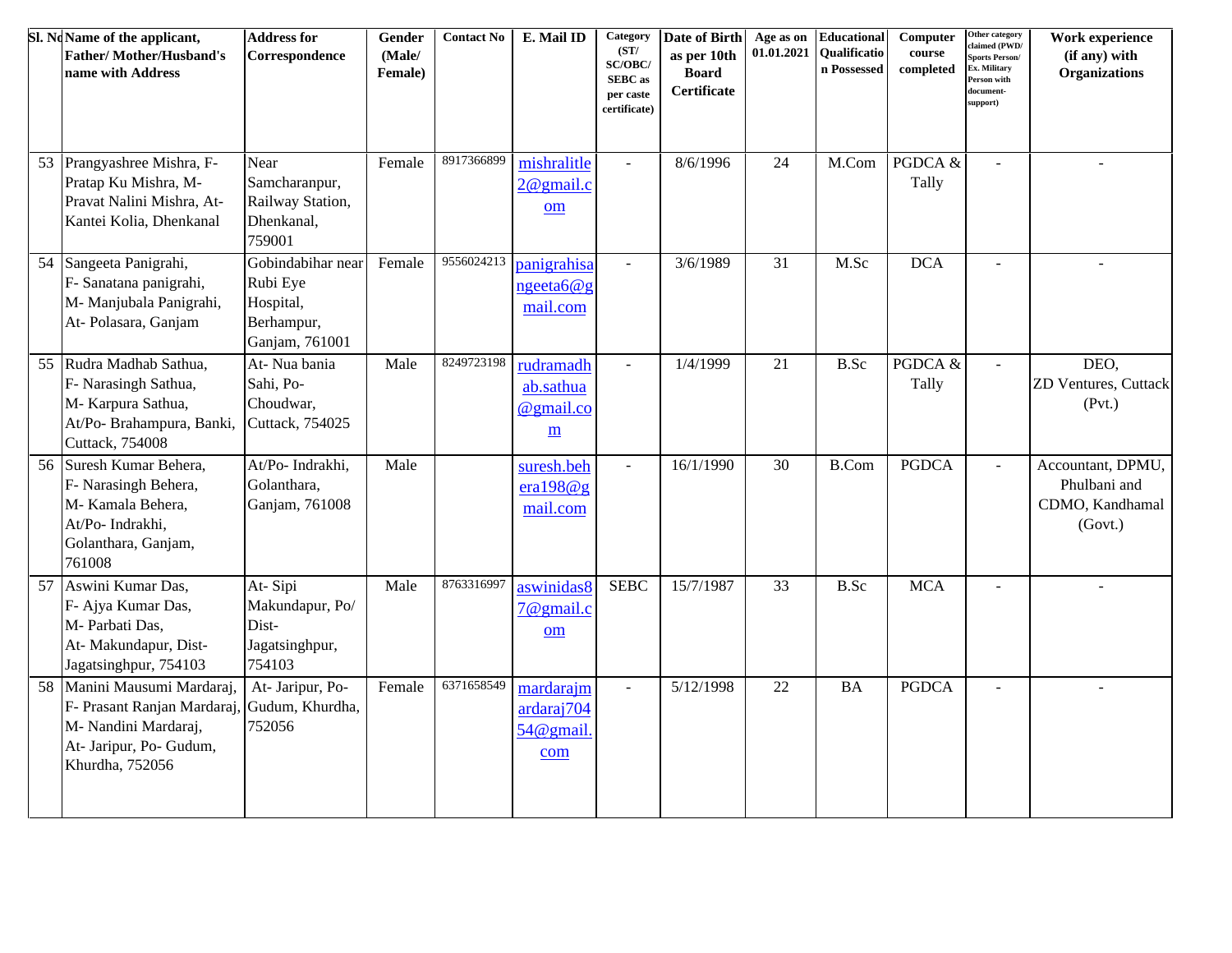|    | Sl. NoName of the applicant,<br><b>Father/Mother/Husband's</b><br>name with Address                                                                    | <b>Address for</b><br>Correspondence                                                      | Gender<br>(Male/<br>Female) | <b>Contact No</b> | E. Mail ID                                                     | Category<br>(ST/<br>SC/OBC/<br><b>SEBC</b> as<br>per caste<br>certificate) | Date of Birth<br>as per 10th<br><b>Board</b><br>Certificate | 01.01.2021 | Age as on Educational<br><b>Qualificatio</b><br>n Possessed   | Computer<br>course<br>completed | Other category<br>claimed (PWD/<br>ports Person/<br>Ex. Military<br>erson with<br>locument-<br>upport) | Work experience<br>(if any) with<br><b>Organizations</b>                                                           |
|----|--------------------------------------------------------------------------------------------------------------------------------------------------------|-------------------------------------------------------------------------------------------|-----------------------------|-------------------|----------------------------------------------------------------|----------------------------------------------------------------------------|-------------------------------------------------------------|------------|---------------------------------------------------------------|---------------------------------|--------------------------------------------------------------------------------------------------------|--------------------------------------------------------------------------------------------------------------------|
| 59 | Prasanjit Biswal,<br>F- Praful Ku. Biswal,<br>M- Sasikala Biswal,<br>At- Chakibanka, Po-<br>Sansarphal, Rajnagar,<br>Kendrapara, 754217                | Ray-294, Bhoi<br>Nagar, Unit-9,<br><b>BBSR, 751022</b>                                    | Male                        | 8917519718        | parsanjitbis<br>wal9334@<br>gmail.com                          | $\blacksquare$                                                             | 10/1/2000                                                   | 20         | <b>B.Sc</b>                                                   |                                 | $\overline{\phantom{a}}$                                                                               |                                                                                                                    |
| 60 | Tapas Ranjan Padhi,<br>F- Damador Padhi,<br>M- Puspalata Padhi,<br>At-Biratunga, Nahiti, Gop,<br>Puri, 752116                                          | At-Biratunga,<br>Nahiti, Gop, Puri,<br>752116                                             | Male                        | 9937931770        | tapasranjan<br>$70@$ gmail.<br>com                             | $\blacksquare$                                                             | 12/7/1989                                                   | 31         | <b>B.Sc</b>                                                   | <b>PGDCA</b>                    | $\sim$                                                                                                 |                                                                                                                    |
| 61 | Sumanta Padhee,<br>F- Durgaprasad Padhee,<br>M- Binodini Padhee,<br>At/Po- Sarandamal, Bonda<br>Bahal, Jharsuguda, 768211                              | $At/Po-$<br>Sarandamal,<br>Bonda Bahal,<br>Jharsuguda,<br>768211                          | Male                        | 9556779325        | sumantapa<br>dhee1000<br>@gmail.co<br>$\underline{\mathbf{m}}$ | <b>EWS</b>                                                                 | 2/7/1995                                                    | 25         | <b>MBA</b>                                                    | <b>PGDCA</b>                    | $\overline{\phantom{a}}$                                                                               | Accounts Executive,<br>Odyssey Motors pvt.<br>Ltd<br>and Admn. Staff,<br>NIT, Rourkela                             |
|    | 62 Priyadarsini Parida,<br>F- Dharanidhar parida,<br>M- Banalata Parida,<br>Plot No-03/108, Tankapani<br>Road, Near Gatikrusna<br>Lagoon, BBSR, 751018 | Plot No-03/108,<br>Tankapani Road,<br>Near Gatikrusna<br>Lagoon, BBSR,<br>751018          | Female                      | 9438352383        | parida.illi<br>@gmail.co<br>$\underline{\mathbf{m}}$           |                                                                            | 1/7/1989                                                    | 31         | Mordern<br>Office<br>Manageme<br>nt<br>equivalent<br>to B-Com | PGDCA,<br>Tally                 | $\blacksquare$                                                                                         | Accountant-cum-<br>support staff,<br>DPC,RTE SSA, Puri<br>(Society) / DPC,<br>Samagra Sikhya,<br>Khurdha (Society) |
| 63 | Hrudananda Das,<br>F- Banamali Das,<br>M-Binapani Das,<br>At/Po- Padmapur, Ertal,<br>Basudebpur, Bhadrak,<br>756124                                    | Plot No-1203,<br>Ghatikia,<br>Khandagiri,<br>Behind Padmara<br>Restaurant,<br>Bhubaneswar | Male                        | 9853902460        | hrudanand<br>a1896@g<br>mail.com                               | <b>SEBC</b>                                                                | 17/5/1986                                                   | 34         | <b>B-Com</b>                                                  | <b>DCA</b>                      |                                                                                                        |                                                                                                                    |
| 64 | Lalitendu Swain,<br>F- Pravakar swain,<br>M-Labangalata Swai,<br>At- Nathapur, Po- Sisupal<br>gada, Dhauli, Khurdha,<br>751002                         | At- Nathapur, Po-<br>Sisupal gada,<br>Dhauli, Khurdha,<br>751002                          | Male                        | 8337933190        |                                                                |                                                                            | 15/06/1996                                                  | 24         | <b>BA</b>                                                     | <b>PGDCA</b>                    |                                                                                                        |                                                                                                                    |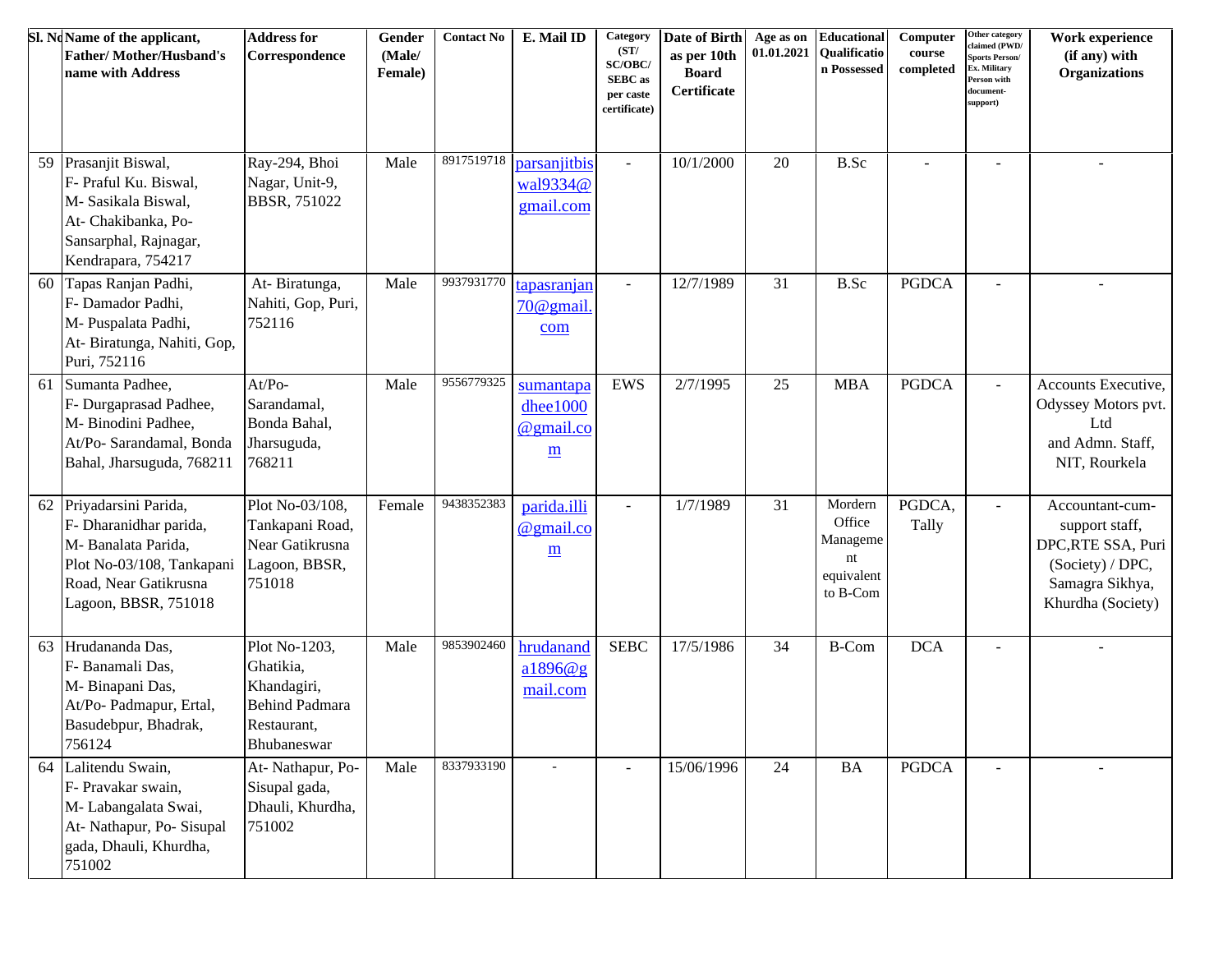|    | Sl. NoName of the applicant,<br><b>Father/Mother/Husband's</b><br>name with Address                                                      | <b>Address for</b><br>Correspondence                          | Gender<br>(Male/<br>Female) | <b>Contact No</b>         | E. Mail ID                                    | Category<br>(ST/<br>SC/OBC/<br><b>SEBC</b> as<br>per caste<br>certificate) | Date of Birth<br>as per 10th<br><b>Board</b><br>Certificate | Age as on<br>01.01.2021 | <b>Educational</b><br><b>Oualificatio</b><br>n Possessed | Computer<br>course<br>completed                    | Other category<br>claimed (PWD/<br><b>Sports Person/</b><br>Ex. Military<br>Person with<br>document-<br>support) | Work experience<br>(if any) with<br><b>Organizations</b> |
|----|------------------------------------------------------------------------------------------------------------------------------------------|---------------------------------------------------------------|-----------------------------|---------------------------|-----------------------------------------------|----------------------------------------------------------------------------|-------------------------------------------------------------|-------------------------|----------------------------------------------------------|----------------------------------------------------|------------------------------------------------------------------------------------------------------------------|----------------------------------------------------------|
| 65 | Suhree Monalisha Rana,<br>F- Sridhar Rana,<br>M-Sobha Manjari Rana, At-Cuttack, 754032<br>Hatmal Po- Bandal, Tigiria,<br>Cuttack, 754030 | Paikapada Patana,<br>Po- Narasinghpur,                        | Female                      | 7684025750/<br>6371270919 | ranasmonal<br>isha@gmai<br>l.com              | $\mathbb{Z}^2$                                                             | 6/4/1996                                                    | 24                      | <b>BA</b>                                                | <b>PGDCA</b>                                       | $\sim$                                                                                                           | $\sim$                                                   |
| 66 | Purusottam Sahu,<br>F- Luburu Sahu,<br>M- Nadi Sahu,<br>At-Podhumunda, Po-<br>Birmal, Barpali, Bargarh,<br>768029                        | At-Podhumunda,<br>Po-Birmal,<br>Barpali, Bargarh,<br>768029   | Male                        | $\sim$                    | $\overline{\phantom{a}}$                      | <b>SEBC</b>                                                                | 4/2/1991                                                    | 29                      | <b>B-Tech</b>                                            | Diploma in<br>Computer<br>Science &<br>Engineering |                                                                                                                  |                                                          |
| 67 | Manoranjan Pradhan,<br>F- Gangadhar Pradhan,<br>M- Bhabi Pradhan,<br>At/Po- Kasarda, Niali,<br>Cuttack, 754105                           | At/Po-Kasarda,<br>Niali, Cuttack,<br>754105                   | Male                        |                           | manoranja<br>npradhan3<br>84@gmail<br>com     | $\mathbb{Z}^2$                                                             | 12/7/1990                                                   | 30                      | <b>BA</b>                                                | <b>PGDCA</b>                                       | $\sim$                                                                                                           | ÷.                                                       |
| 68 | Pujarani Sahoo,<br>F- Naresh Ch. Sahoo,<br>M- Minarani Sahoo,<br>At- Mahukhanda,<br>Balipatana, Khurdha,<br>752102                       | At- Mahukhanda,<br>Balipatana,<br>Khurdha, 752102             | Female                      | 9337637128                | pujaranisah<br>$\cos 91 \omega g$<br>mail.com | $\omega$                                                                   | 15/6/1996                                                   | 24                      | <b>B-Tech</b>                                            | DCA, Tally                                         | $\sim$                                                                                                           | $\overline{\phantom{a}}$                                 |
| 69 | Itshree Kandi,<br>F- Ajaya Ku Kandi,<br>M- Snehalata Kandi,<br>At- Nazarpur, Po- Jagatpur,<br>Cuttack, 754021                            | At- Nazarpur, Po-<br>Jagatpur, Cuttack,<br>754021             | Female                      | 7008917124                | itishreekan<br>di@gmail.c<br>om               | $\blacksquare$                                                             | 12/2/1993                                                   | 27                      | B.Sc                                                     | <b>DCA</b>                                         |                                                                                                                  |                                                          |
| 70 | Prabhuranjan Muduli,<br>F- Parsuram Mudului,<br>M-Kalpana Muduli,<br>At- Deulatangi, Po-<br>Dadhimachha Gadia,<br>Khurdha, 752056        | At-Deulatangi, Po<br>Dadhimachha<br>Gadia, Khurdha,<br>752056 | Male                        | 7008296400                | pmprabhu2<br>000@gmai<br>l.com                | $\omega$                                                                   | 12/7/2000                                                   | 20                      | B.Sc                                                     | <b>PGDCA</b>                                       | $\overline{\phantom{a}}$                                                                                         | $\overline{\phantom{a}}$                                 |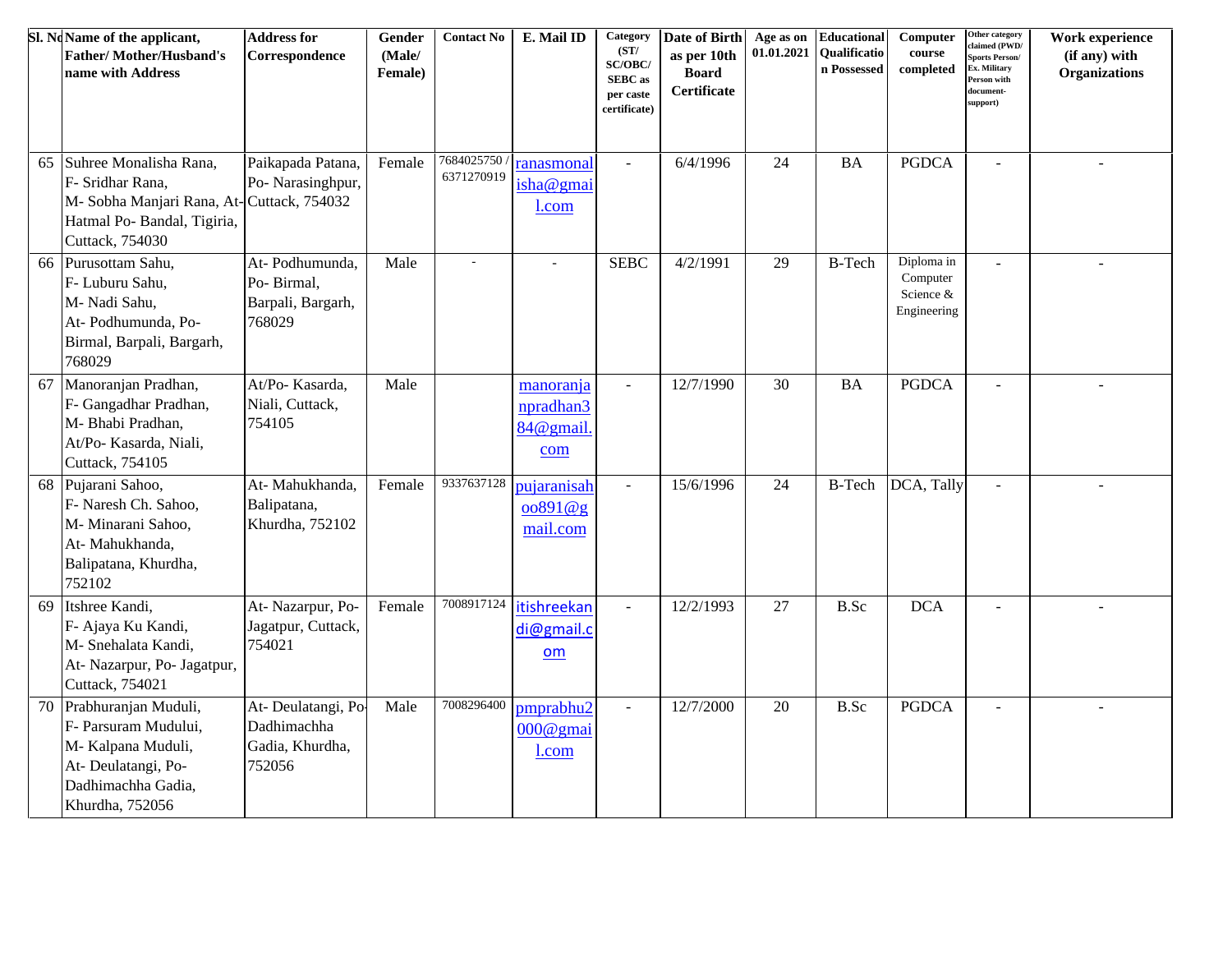|    | Sl. NoName of the applicant,<br><b>Father/Mother/Husband's</b><br>name with Address                                                                       | <b>Address for</b><br>Correspondence                                       | Gender<br>(Male/<br>Female) | <b>Contact No</b> | E. Mail ID                                                     | Category<br>(ST/<br>SC/OBC/<br><b>SEBC</b> as<br>per caste<br>certificate) | Date of Birth<br>as per 10th<br><b>Board</b><br>Certificate | Age as on<br>01.01.2021 | Educational<br><b>Oualificatio</b><br>n Possessed | Computer<br>course<br>completed | Other category<br>claimed (PWD/<br>Sports Person/<br>x. Military<br>erson with<br>locument-<br>upport) | Work experience<br>(if any) with<br><b>Organizations</b>                                                                                         |
|----|-----------------------------------------------------------------------------------------------------------------------------------------------------------|----------------------------------------------------------------------------|-----------------------------|-------------------|----------------------------------------------------------------|----------------------------------------------------------------------------|-------------------------------------------------------------|-------------------------|---------------------------------------------------|---------------------------------|--------------------------------------------------------------------------------------------------------|--------------------------------------------------------------------------------------------------------------------------------------------------|
| 71 | Pratyusman Sutar,<br>F- Prabir Ku Sutar,<br>M- Kanaklata Sutar,<br>At-Raghunathpur, Dhanua,<br>Tirtol, Jagatsinghpur,<br>754137                           | At-Raghunathpur,<br>Dhanua, Tirtol,<br>Jagatsinghpur,<br>754137            | Male                        | 9337872169        | pratyusma<br>$n$ sutar@g<br>mail.com                           | $\sim$                                                                     | 8/5/1995                                                    | 25                      | <b>BA</b>                                         | <b>PGDCA</b>                    | $\sim$                                                                                                 | <b>Agricultural Field</b><br>Operator,<br><b>ICAR-NRRI, Cuttack</b>                                                                              |
| 72 | Umakanta Sahoo, F-<br>Harihar Sahoo, M-<br>Sailabala Sahoo, At-<br>Govindapur, Po- Jahanpur,<br>Jajpur, 755007                                            | At-Govindapur,<br>Po- Jahanpur,<br>Jajpur, 755007                          | Male                        | 9861926737        | umakanta.<br>sahoo1991<br>@gmail.co<br>m                       | $\overline{\phantom{a}}$                                                   | 12/5/1991                                                   | 29                      | <b>B.Com</b>                                      | PGDCA,<br>Tally                 | $\overline{\phantom{a}}$                                                                               | Asst.- cum-DEO,<br>Ramadevi Women's<br>University, BBSR                                                                                          |
|    | 73 Rojalin Harichandan,<br>F- Pramod Ku Harichandan,<br>M- Gitanjali Harichandan,<br>Qr. No. IVB, 10/01, Unit-1,<br>Near SBI Main Branch,<br>BBSR, 751009 | Qr. No. IVB,<br>10/01, Unit-1,<br>Near SBI Main<br>Branch, BBSR,<br>751009 | Female                      | 9090960261        | me.rojalin<br>@gmail.co<br>m                                   | $\sim$                                                                     | 1/7/1985                                                    | 35                      | <b>BA</b>                                         | <b>PGDCA</b>                    | $\sim$                                                                                                 | Multi Skill Asst.,<br>SIDAC, BBSR                                                                                                                |
| 74 | Adayasa Mohanty,<br>W/o- Annada Prasana<br>Sethy,<br>At/Po-Sadanandapur,<br>Kabirpur, Kuakhia, Jajpur,<br>755009                                          | Plot No-948,<br>Friends Colony,<br>Rasulgarh, BBSR,<br>751025              | Female                      | 9861299469        | adyasamoh<br>anty2013<br>@gmail.co<br>$\underline{\mathbf{m}}$ | $\sim$                                                                     | 30/5/1988                                                   | 32                      | <b>BA</b>                                         | <b>PGDCA</b>                    | $\sim$                                                                                                 | Accounts Executive,<br>Resurgent Solution,<br>Bhubaneswar<br>and Accounts<br>Officer, Kent<br>Security &<br>Consultancy Pvt. Ltd,<br><b>BBSR</b> |
| 75 | Shiba Prasad Dhal,<br>F- Bhabani Prasad Dhal,<br>M- Nirupama Dhala,<br>At-Talakaipada, Po-<br>Kaipada, Bari Ram<br>Chandrapur, Jajpur, 755010             | OKVIB,<br>Gandamunda,<br><b>BBSR, 751030</b>                               | Male                        | 8249121132        | 44shiba@g<br>mail.com                                          | $\overline{\phantom{a}}$                                                   | 20/5/1999                                                   | 21                      | <b>BSc</b>                                        | <b>PGDCA</b>                    | $\overline{a}$                                                                                         |                                                                                                                                                  |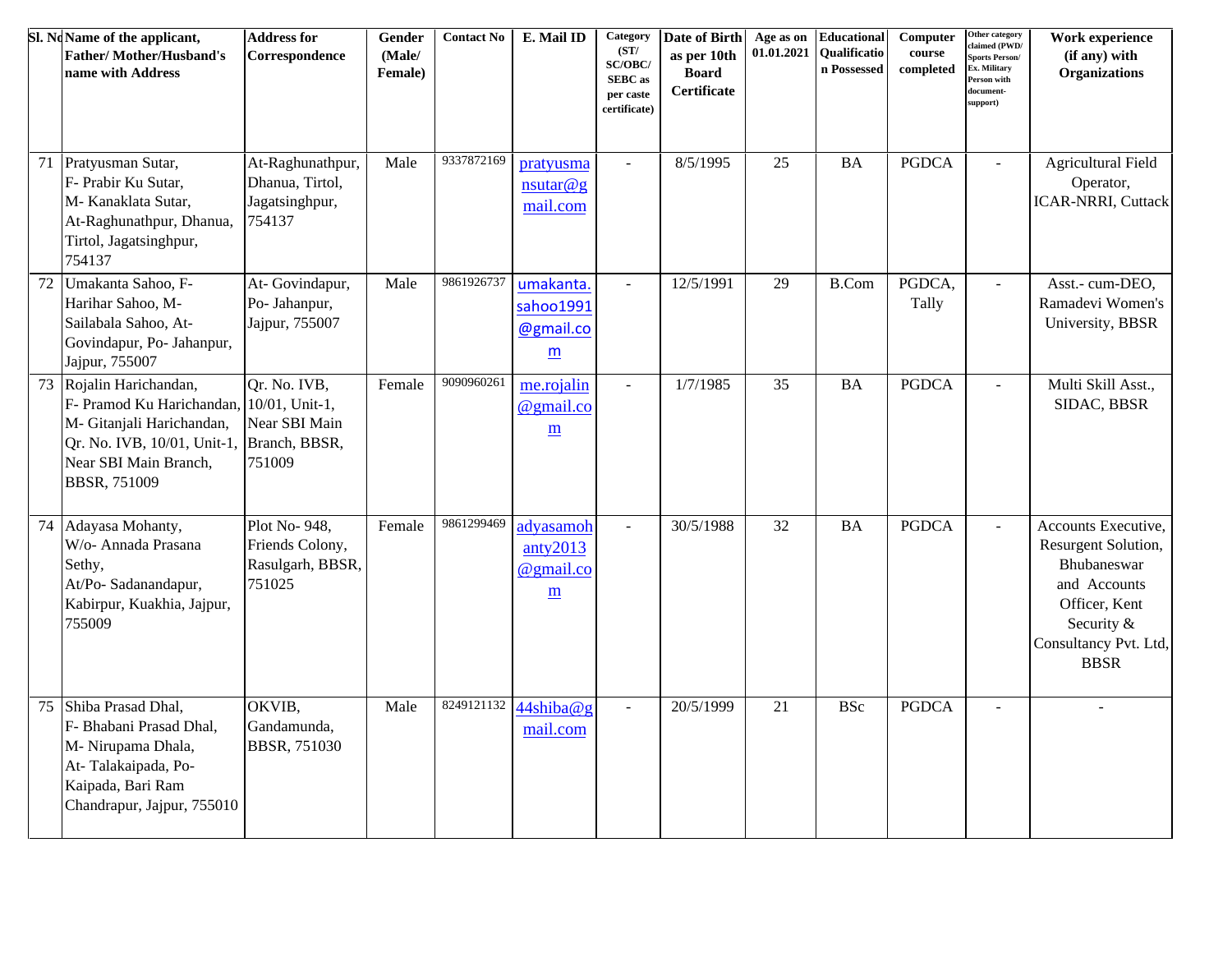|    | Sl. NoName of the applicant,<br><b>Father/Mother/Husband's</b><br>name with Address                                                | <b>Address for</b><br>Correspondence                                               | Gender<br>(Male/<br>Female) | <b>Contact No</b>        | E. Mail ID                                       | Category<br>(ST/<br>SC/OBC/<br><b>SEBC</b> as<br>per caste<br>certificate) | Date of Birth<br>as per 10th<br><b>Board</b><br>Certificate | Age as on<br>01.01.2021 | <b>Educational</b><br>Qualificatio<br>n Possessed | Computer<br>course<br>completed | Other category<br>claimed (PWD/<br><b>Sports Person/</b><br>Ex. Military<br>Person with<br>document-<br>support) | Work experience<br>(if any) with<br><b>Organizations</b>                                                                                                         |
|----|------------------------------------------------------------------------------------------------------------------------------------|------------------------------------------------------------------------------------|-----------------------------|--------------------------|--------------------------------------------------|----------------------------------------------------------------------------|-------------------------------------------------------------|-------------------------|---------------------------------------------------|---------------------------------|------------------------------------------------------------------------------------------------------------------|------------------------------------------------------------------------------------------------------------------------------------------------------------------|
| 76 | Sai Laxmi Sahoo,<br>F- Kapileswar Sahoo,<br>M- Sujata Sahoo,<br>At/Po-Haja, Jankia,<br>Khurdha, 752020                             | Plot No-<br>1400/3701, Sastri<br>Nagar, BBSR,<br>751001                            | Female                      | 9437848344               | sahoosaila<br>xmi@gmai<br>1.com                  | $\overline{\phantom{a}}$                                                   | 1/7/1997                                                    | 23                      | M.Com                                             | <b>PGDCA</b>                    |                                                                                                                  |                                                                                                                                                                  |
| 77 | Sai Kiran Palo,<br>F- Surendra ku Palo,<br>M-Kasturi Palo,<br>At-Behind Public School,<br>Pujariput, Po/Dist-Koraput,<br>764020    | At-Behind Public<br>School, Pujariput,<br>Po/Dist-Koraput,<br>764020               | Male                        | 8249786170               | saikiranpal<br>0125@gm<br>ail.com                | $\overline{\phantom{a}}$                                                   | 13/1/1992                                                   | 28                      | <b>B.Com</b>                                      | <b>PGDCA</b>                    |                                                                                                                  | DEO,<br>DWSM, Koraput                                                                                                                                            |
| 78 | Anuja Biswobala Dash,<br>F- Banaj Ku Dash,<br>M-Santilata Dash,<br>At- Praharajpur, Po-<br>Pattamundai, Kendrapara,<br>754215      | At-Praharajpur,<br>Po- Pattamundai,<br>Kendrapara,<br>754215                       | Female                      | 9853723756<br>7978166846 | dash93anuj<br>$a@$ gmail.c<br>om                 |                                                                            | 6/3/1993                                                    | 27                      | M.Com                                             | <b>PGDCA</b>                    |                                                                                                                  | Accounts Asst.,<br>Symboisis, Angul and<br>Research Asst. in Spl.<br>Programme for<br>Promotion of millets<br>in Tribal areas of<br>Odissha, OMMA,<br>NCDS, BBSR |
| 79 | Ajit Kumar Behera,<br>F- Manguli Behera,<br>M-Rukmani Behera,<br>At- Bishnu Chak, Po-<br>Panapana, khantapada,<br>Balesore, 756043 | Ratnajyoti Nivas,<br>RR Mill Campus,<br>Station Road,<br>Sore, Balesore,<br>756045 | Male                        | 7787922655<br>6371421346 | ajitkumarb<br>e <sub>hera24</sub> @g<br>mail.com | $\sim$                                                                     | 10/6/1996                                                   | 24                      | <b>BA</b>                                         | <b>PGDCA</b>                    | $\overline{\phantom{a}}$                                                                                         | ÷                                                                                                                                                                |
| 80 | Shrabani Mohanty,<br>F- Chakradhar Mohanty,<br>M-Rasmirekha Mohanty,<br>At-Rajgharpokari, Pirahat<br>Bazar, Bhadrak, 756131        | Qr. No-Type-II,<br>14/2, Unit-1,<br>Ashok Nagar,<br><b>BBSR, 751009</b>            | Female                      | 8637278961               | mohantysh<br>rabani02@<br>gmail.com              | $\overline{\phantom{a}}$                                                   | 1/7/1996                                                    | 24                      | <b>BA</b>                                         | <b>PGDCA</b>                    |                                                                                                                  |                                                                                                                                                                  |
|    | 81 Pruthuiraj Biswal,<br>F- Debraj Biswal,<br>M-M. Pradhan,<br>At-Habeli Bazar, Jajpur<br>Town, Jajpur, 755001                     | Qr. No- IVR-12/2,<br>Unit-2, BBSR,<br>751009                                       | Male                        | 9853616832               | pruthuiraj9<br>1@rediff.<br>mail.com             |                                                                            | 19/6/1991                                                   | 29                      | <b>B.Tech</b>                                     | <b>PGDCA</b>                    |                                                                                                                  |                                                                                                                                                                  |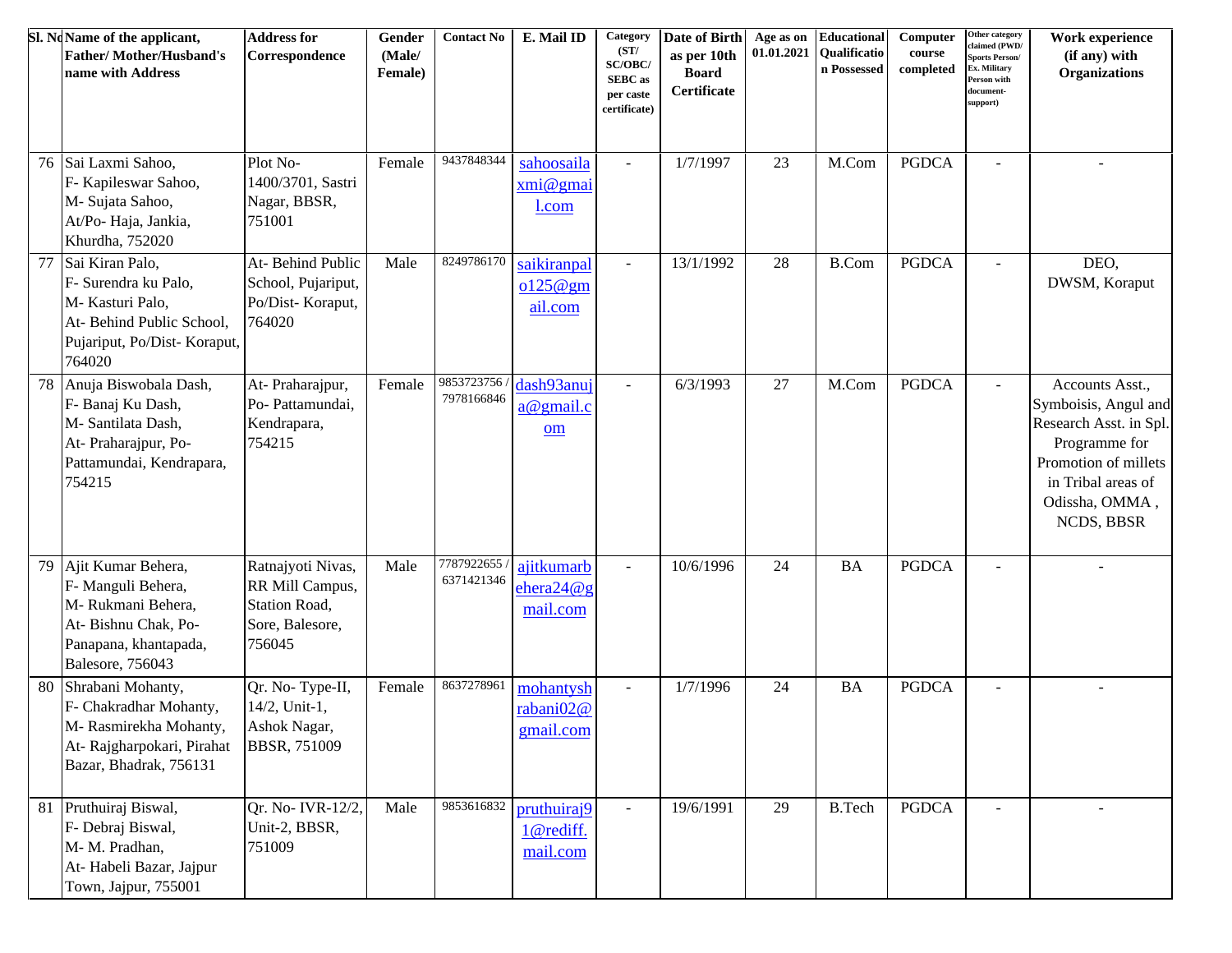|    | Sl. NoName of the applicant,<br><b>Father/Mother/Husband's</b><br>name with Address                                                               | <b>Address for</b><br>Correspondence                                                                                            | Gender<br>(Male/<br>Female) | <b>Contact No</b>         | E. Mail ID                             | Category<br>(ST/<br>SC/OBC/<br><b>SEBC</b> as<br>per caste<br>certificate) | Date of Birth<br>as per 10th<br><b>Board</b><br>Certificate | Age as on<br>01.01.2021 | Educational<br>Qualificatio<br>n Possessed | Computer<br>course<br>completed | Other category<br>claimed (PWD/<br><b>Sports Person/</b><br>Ex. Military<br>Person with<br>document-<br>support) | Work experience<br>(if any) with<br><b>Organizations</b> |
|----|---------------------------------------------------------------------------------------------------------------------------------------------------|---------------------------------------------------------------------------------------------------------------------------------|-----------------------------|---------------------------|----------------------------------------|----------------------------------------------------------------------------|-------------------------------------------------------------|-------------------------|--------------------------------------------|---------------------------------|------------------------------------------------------------------------------------------------------------------|----------------------------------------------------------|
| 82 | Roma Choudhury,<br>F- Mahanada Choudhury,<br>M- Bithika Choudhury,<br>At-Dasarpada, Po-<br>Umerkote, Nawarangpur,<br>764073                       | At-Dasarpada, Po-<br>Umerkote,<br>Nawarangpur,<br>764073                                                                        | Female                      | 8658508007                | romachoud<br>hury21@g<br>mail.com      | $\blacksquare$                                                             | 12/4/1995                                                   | 25                      | <b>B.Sc</b>                                | <b>PGDCA</b>                    | $\sim$                                                                                                           |                                                          |
| 83 | Gyanaranjan Bal,<br>F- Raghunath Bal,<br>M-Sabitri Bal,<br>At-Koliatha, Po-<br>Basudebpur, Mahanga,<br>Cuttack, 754204                            | At-Koliatha, Po-<br>Basudebpur,<br>Mahanga,<br>Cuttack, 754204                                                                  | Male                        | 7873174245                | bal.gyana1<br>$1@$ gmail.c<br>om       | $\blacksquare$                                                             | 7/6/1989                                                    | 31                      | <b>B.Com</b>                               | <b>PGDCA</b>                    | $\sim$                                                                                                           |                                                          |
| 84 | Prakash Kumar Samal,<br>F- Duryadhan Samal,<br>M-Sailabala Samal,<br>At/Po- Manatira, Jakhapura,<br>Jajpur, 755026                                | At/Po-Manatira,<br>Jakhapura, Jajpur,<br>755026                                                                                 | Male                        | 7735759553                | prakashphy<br>sics123@g<br>mail.com    | $\blacksquare$                                                             | 7/5/1996                                                    | 24                      | B.Sc                                       | <b>APGDCA</b>                   | $\sim$                                                                                                           |                                                          |
| 85 | Rosalin Ruchismita,<br>W/o- Alok Behera,<br>At- Matitota, Nuasahi, Lane-Puri, 752001<br>2, Puri, 752001                                           | At-Matitota,<br>Nuasahi, Lane-2,                                                                                                | Female                      | 9438421948                | rosalinruch<br>ismit a @ gm<br>ail.com | $\mathbb{Z}^2$                                                             | 1/2/1991                                                    | 29                      | B. Com                                     | PGDCA<br>O Level                | $\overline{a}$                                                                                                   |                                                          |
|    | 86 Prangyaparamita Paltasingh,<br>F- Ramakanta Paltasingh,<br>M-Sabita Paltasingh,<br>At/Po-Darutheng, Baranga,<br>Chandaka, Khurdha,<br>754005   | $At/Po-$<br>Darutheng,<br>Baranga,<br>Chandaka,<br>Khurdha, 754005                                                              | Female                      | 7978645191/<br>9777389675 | prangya.ks<br>hyama $8@g$<br>mail.com  | $\omega$                                                                   | 1/6/1993                                                    | 27                      | <b>B.Com</b>                               | <b>PGDCA</b>                    |                                                                                                                  |                                                          |
|    | 87 Pravat Kumar Sahoo,<br>F- Upendra Kumar Sahoo,<br>M-Basantilata Sahoo,<br>At- Sahirpatana, Po- Sahira, House, M-19,<br>Aul, Kendrapara, 754215 | C/o Upendra<br>Kumar Sahoo,<br><b>Sunrise Guest</b><br>Samanta Bihar,<br>Near Kalinga<br>Hosital Square,<br><b>BBSR, 751017</b> | Male                        | 9692880999                | sripravatsa<br>hoo@gmai<br>l.com       |                                                                            | 21/6/1990                                                   | 30                      | $\operatorname{B.Com}$                     | PGDCA                           |                                                                                                                  |                                                          |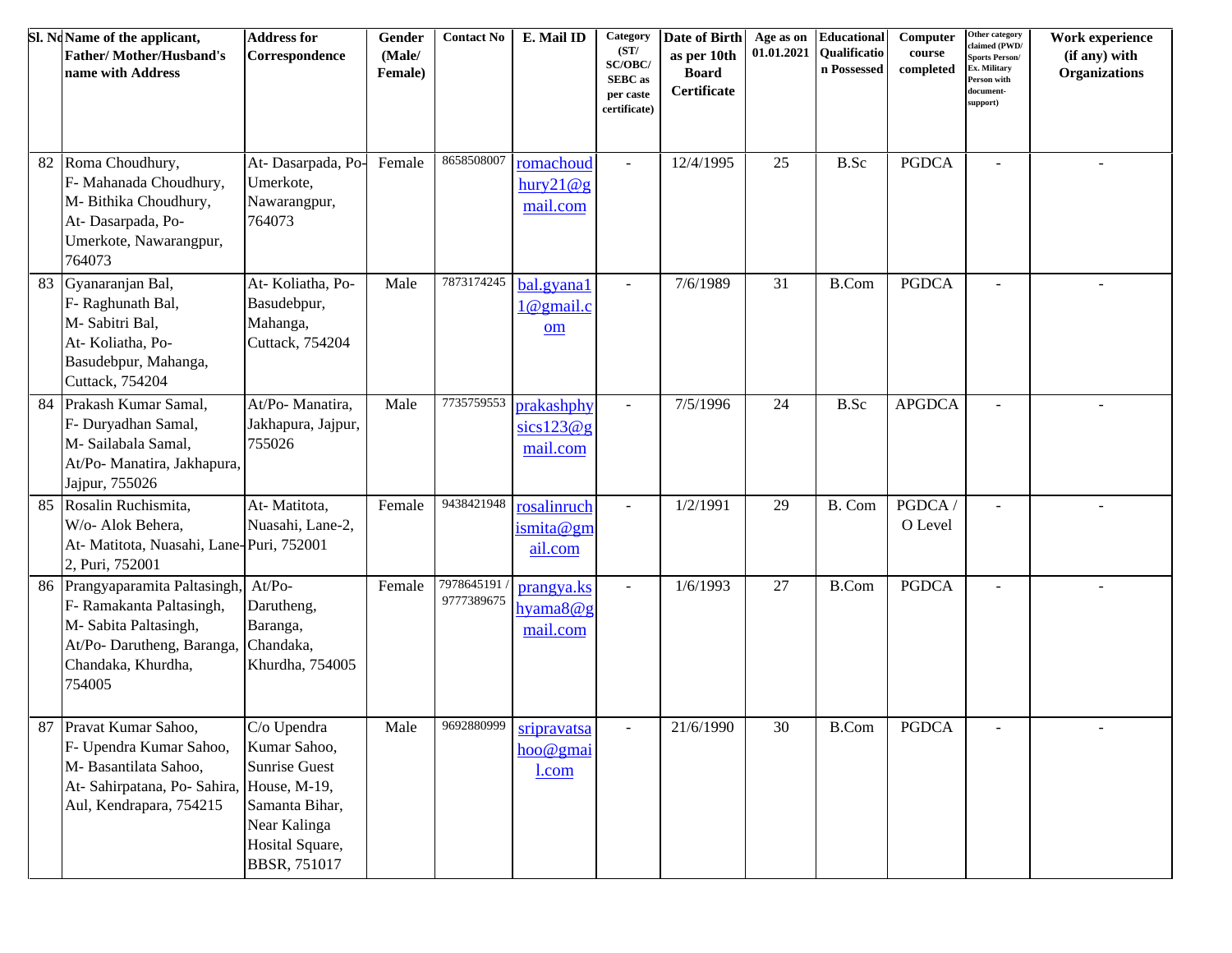|    | Sl. NoName of the applicant,<br><b>Father/Mother/Husband's</b><br>name with Address                                                    | <b>Address for</b><br>Correspondence                                   | Gender<br>(Male/<br>Female) | <b>Contact No</b> | E. Mail ID                          | Category<br>(ST/<br>SC/OBC/<br><b>SEBC</b> as<br>per caste<br>certificate) | Date of Birth<br>as per 10th<br><b>Board</b><br>Certificate | Age as on<br>01.01.2021 | Educational<br>Qualificatio<br>n Possessed | Computer<br>course<br>completed | Other category<br>claimed (PWD/<br><b>Sports Person/</b><br>Ex. Military<br>Person with<br>document-<br>support) | Work experience<br>(if any) with<br><b>Organizations</b>                |
|----|----------------------------------------------------------------------------------------------------------------------------------------|------------------------------------------------------------------------|-----------------------------|-------------------|-------------------------------------|----------------------------------------------------------------------------|-------------------------------------------------------------|-------------------------|--------------------------------------------|---------------------------------|------------------------------------------------------------------------------------------------------------------|-------------------------------------------------------------------------|
| 88 | Ratiranjan Dalai,<br>F- Prakash Ch. Dalai,<br>M-Sanjulata Dalai,<br>At- Chhanchina, Po-<br>Kanikapada, Mangalpur,<br>Jajpur, 755011    | At- Chhanchina,<br>Po- Kanikapada,<br>Mangalpur,<br>Jajpur, 755011     | Male                        | 8763691109        | rrdalai 1992<br>@gmail.co<br>m      | $\blacksquare$                                                             | 4/7/1992                                                    | 28                      | <b>BA</b>                                  | <b>PGDCA</b>                    |                                                                                                                  | $\sim$                                                                  |
| 89 | Saraswati Bhoi,<br>F- Mahadeb Bhoi,<br>M-Binodini Bhoi,<br>At-Rohinia, Tikra, Po-<br>Bhanger, Bargarh, 768040                          | At-Rohinia,<br>Tikra, Po-<br>Bhanger, Bargarh,<br>768040               | Female                      | 8114834354        | saraswatib<br>hoi649@g<br>mail.com  | $\omega$                                                                   | 23/5/1997                                                   | 23                      | <b>MA</b>                                  | <b>PGDCA</b>                    | $\overline{a}$                                                                                                   |                                                                         |
| 90 | Kanhu Behera,<br>F- Chaitanya Behera,<br>M- Manorama Behera,<br>At- Durgapur, Po-<br>Chattabar, Jatani, Khurdha,<br>752054             | At- Durgapur, Po-<br>Chattabar, Jatani,<br>Khurdha, 752054             | Male                        | 6371186178        | beherakanh<br>u36@gmai<br>l.com     | $\omega$                                                                   | 30/5/1994                                                   | 26                      | <b>B-Tech</b>                              | <b>PGDCA</b>                    |                                                                                                                  |                                                                         |
| 91 | Kabita Mahala,<br>F-Harihar Mahala,<br>M-Kanaklata Mahala,<br>At/po- Odasing, Salipur,<br>Cuttack, 754201                              | At/po-Odasing,<br>Salipur, Cuttack,<br>754201                          | Female                      | 8249021162        | mikys.com<br>@gmail.co<br>m         | $\overline{a}$                                                             | 2/4/1993                                                    | 28                      | <b>BA</b>                                  | <b>PGDCA</b>                    |                                                                                                                  |                                                                         |
| 92 | Sangita Kumari Majhi,<br>F- Arjun Kumar Majhi,<br>M- Brundabati Majhi,<br>At-Bagheiput, Po-Jankia,<br>Khurdha, 752020                  | At-Bagheiput, Po-<br>Jankia, Khurdha,<br>752020                        | Female                      | 7894297542        | sangitamaj<br>hi81998@<br>gmail.com | <b>SEBC</b>                                                                | 8/5/1998                                                    | 22                      | <b>BA</b>                                  | <b>PGDCA</b>                    | $\overline{a}$                                                                                                   |                                                                         |
| 93 | Bikash Bugudei,<br>F- Kamalakanta Bugudei,<br>M-Sakuntala Bugudei,<br>At- Uperkadada, Po-Tala<br>Kadada, Khunta,<br>Mayurbhanj, 757027 | At- Uperkadada,<br>Po-Tala Kadada,<br>Khunta,<br>Mayurbhanj,<br>757027 | Female                      | 9348595077        | bikashbugu<br>dei14@gm<br>ail.com   | $\mathbb{Z}^2$                                                             | 21/6/1994                                                   | 26                      | B.Sc                                       | <b>PGDCA</b>                    | $\equiv$                                                                                                         | Audit Executive,<br>Pattnaik & Co,<br>Chartared Account,<br>Bhubaneswar |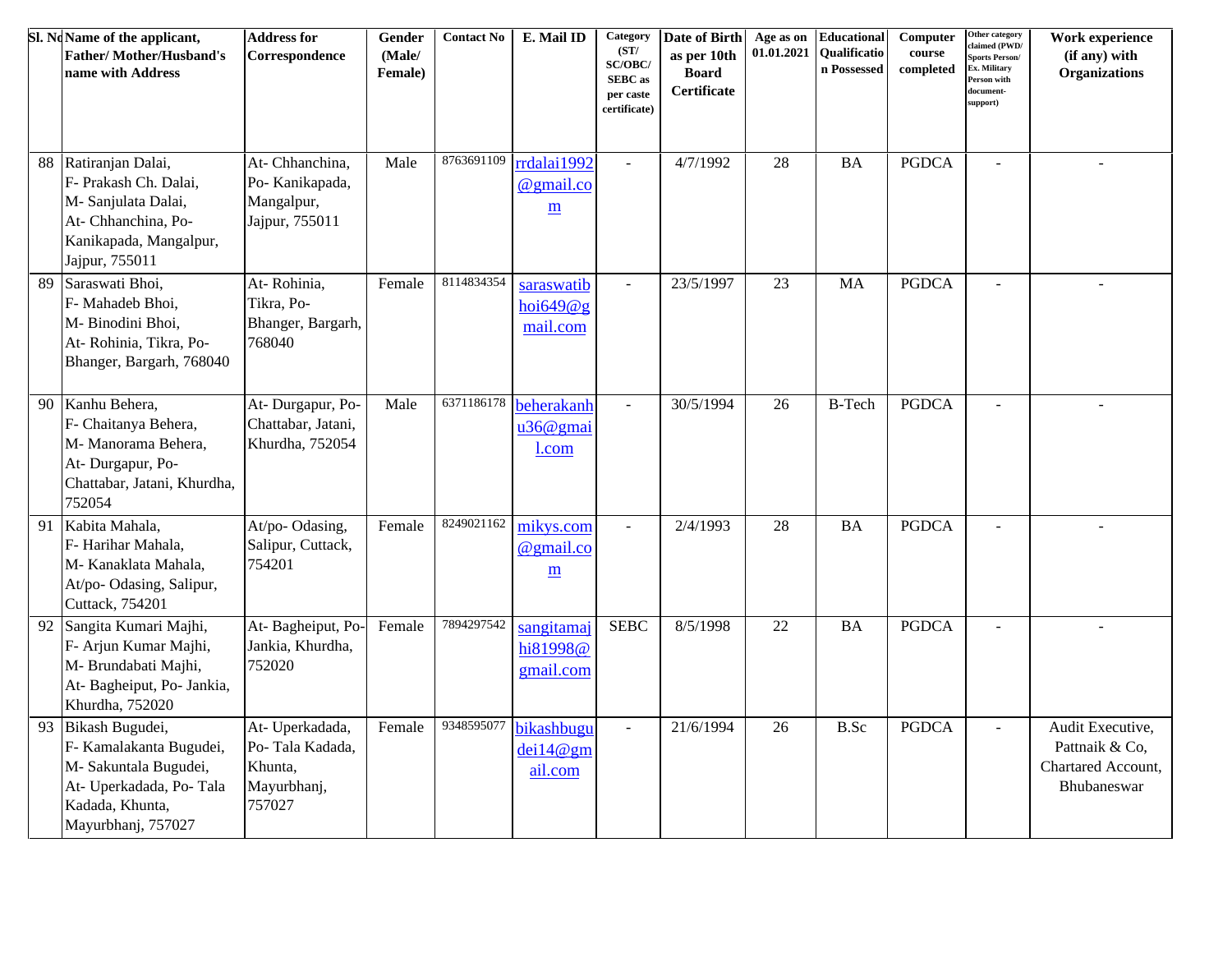|    | Sl. NoName of the applicant,<br><b>Father/Mother/Husband's</b><br>name with Address                                                                                        | <b>Address for</b><br>Correspondence                                            | Gender<br>(Male/<br>Female) | <b>Contact No</b>        | E. Mail ID                                         | Category<br>(ST/<br>SC/OBC/<br><b>SEBC</b> as<br>per caste<br>certificate) | Date of Birth<br>as per 10th<br><b>Board</b><br>Certificate | Age as on<br>01.01.2021 | Educational<br><b>Oualificatio</b><br>n Possessed | Computer<br>${\bf course}$<br>completed | Other category<br>claimed (PWD/<br><b>Sports Person/</b><br>Ex. Military<br>Person with<br>document-<br>support) | Work experience<br>(if any) with<br><b>Organizations</b>     |
|----|----------------------------------------------------------------------------------------------------------------------------------------------------------------------------|---------------------------------------------------------------------------------|-----------------------------|--------------------------|----------------------------------------------------|----------------------------------------------------------------------------|-------------------------------------------------------------|-------------------------|---------------------------------------------------|-----------------------------------------|------------------------------------------------------------------------------------------------------------------|--------------------------------------------------------------|
| 94 | Sabyasachi Pattanayak, F-<br>Dilip Kumar Pattanayak, M-Prunchandrapur,<br>Sukhalata Das, At-<br>Prunchandrapur, Ward No-<br>21, Murgabadi, Baripada,<br>Mayurbhanj, 757001 | $At-$<br>Ward No-21,<br>Murgabadi,<br>Baripada,<br>Mayurbhanj,<br>757001        | Male                        | 7327070297               | sspattanaya<br>$k@$ gmail.c<br>om                  | $\blacksquare$                                                             | 8/3/1992                                                    | 29                      | <b>B-Tech</b>                                     | <b>PGDCA</b>                            | $\sim$                                                                                                           | $\overline{\phantom{a}}$                                     |
| 95 | Krupasindhu Pradhan, F-<br>Nagendra Pradhan, M-<br>Basanti Pradhan, At-<br>Siriapur, Po- Pipili, Puri,<br>752104                                                           | At-Siriapur, Po-<br>Pipili, Puri,<br>752104                                     | Male                        | 9178047607               | $k$ rupa $4564$<br>56@gmail.<br>com                | $\blacksquare$                                                             | 2/7/1994                                                    | 26                      | <b>BA</b>                                         | PGDCA/<br>Stenograph<br>y               | $\sim$                                                                                                           | $\sim$                                                       |
| 96 | Trilochan Dwibedi,<br>F- Padmalav Dwibedi,<br>M-Satyabhama Dwibedi,<br>At-Sanafogal, Po-Baghilo,<br>Babanpur, Chandol,<br>Kendrapara, 754208                               | At-Sanafogal, Po-<br>Baghilo,<br>Babanpur,<br>Chandol,<br>Kendrapara,<br>754208 | Male                        | 7008431591               | dwibedisat<br>ya1989@g<br>mail.com                 | $\blacksquare$                                                             | 8/4/1989                                                    | 31                      | <b>BA</b>                                         | PGDCA &<br>Tally                        | $\sim$                                                                                                           | $\sim$                                                       |
| 97 | Smrutiranjan Rout,<br>F- Nursingh Charan Rout,<br>M- Mamata Rout,<br>At/Po- Ghodansh, Naugaon, 754107<br>Jagatsinghpur, 754107                                             | At/Po- Ghodansh,<br>Naugaon,<br>Jagatsinghpur,                                  | Male                        | 9937096117<br>9437935801 | papan.jsp<br>@gmail.co<br>$\underline{\mathbf{m}}$ | $\blacksquare$                                                             | 16/7/1991                                                   | 29                      | <b>BA</b>                                         | <b>PGDCA</b>                            | $\blacksquare$                                                                                                   | Computer Asst.,<br>IIM.Pvt. Ltd,<br>Naugaon                  |
| 98 | Dhanajaya Samantaray,<br>F- Mahesh Ch. Samantaray, IRC Village,<br>M- Bijayalaxmi<br>Samantaray,<br>Plot No- N-5/300, IRC<br>Village, Nayapalli, BBSR,<br>751015           | Plot No- N-5/300,<br>Nayapalli, BBSR,<br>751015                                 | Male                        | 9090069277               | dhanajayas<br>amantaray<br>@gmail.co<br>m          | $\blacksquare$                                                             | 14/5/1989                                                   | 31                      | <b>B.Com</b>                                      | <b>PGDCA</b>                            | $\blacksquare$                                                                                                   | Accountant-cum-<br>support staff,<br>DPC,RTE SSA,<br>Khurdha |
| 99 | Sarbeswar Nayak,<br>F- Adhikari Nayak,<br>M- Indumati Sahoo,<br>At/Po- Naranpur, Keonjhar,<br>758014                                                                       | At/Po-Naranpur,<br>Keonjhar, 758014                                             | Male                        | 8249348844<br>9658544344 | sarbesward<br>ipu03@gm<br>ail.com                  | $\overline{a}$                                                             | 27/3/1993                                                   | 28                      | <b>B-Tech</b>                                     | <b>PGDCA</b>                            | $\sim$                                                                                                           |                                                              |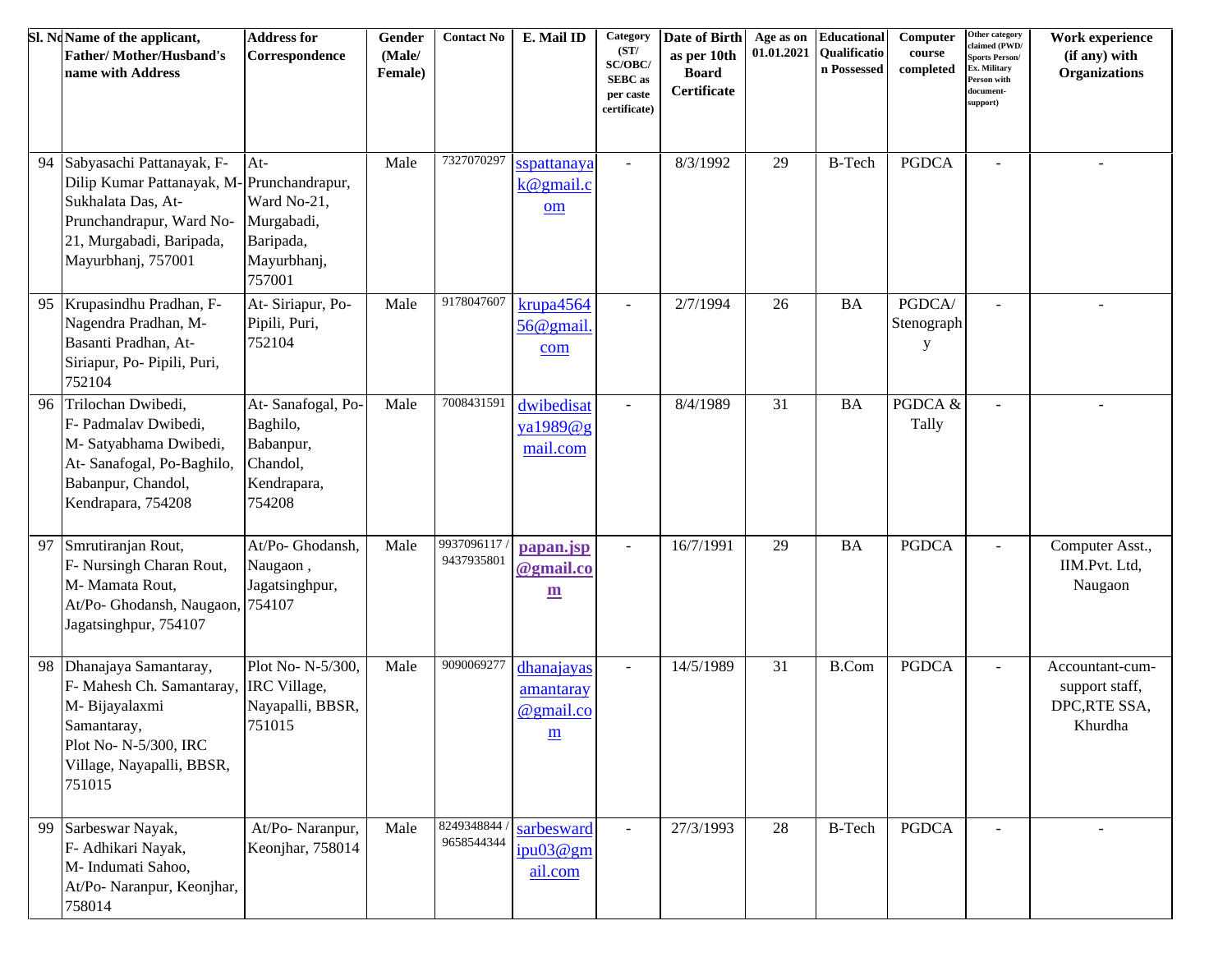| Sl. NoName of the applicant,<br><b>Father/Mother/Husband's</b><br>name with Address                                                         | <b>Address for</b><br>Correspondence                                                       | Gender<br>(Male/<br>Female) | <b>Contact No</b> | E. Mail ID                                           | Category<br>(ST/<br>SC/OBC/<br><b>SEBC</b> as<br>per caste<br>certificate) | Date of Birth<br>as per 10th<br><b>Board</b><br>Certificate | Age as on<br>01.01.2021 | Educational<br>Qualificatio<br>n Possessed | Computer<br>course<br>completed | Other category<br>claimed (PWD/<br>Sports Person/<br>X. Military<br>Person with<br>document-<br>support) | Work experience<br>(if any) with<br><b>Organizations</b>          |
|---------------------------------------------------------------------------------------------------------------------------------------------|--------------------------------------------------------------------------------------------|-----------------------------|-------------------|------------------------------------------------------|----------------------------------------------------------------------------|-------------------------------------------------------------|-------------------------|--------------------------------------------|---------------------------------|----------------------------------------------------------------------------------------------------------|-------------------------------------------------------------------|
| 100 Basanta Kumar Barik,<br>F- SyamSundar Barik,<br>M- Saraswati Barik,<br>At-Bhagada, Po-Tesinga,<br>Bhandaripokhari, Bhadrak,<br>756121   | At-Bhagada, Po-<br>Tesinga,<br>Bhandaripokhari,<br>Bhadrak, 756121                         | Male                        | 9937554672        | basantamz<br>$z@$ gmail.c<br>om                      | $\overline{a}$                                                             | 4/3/1992                                                    | 29                      | $\rm BA$                                   | <b>PGDCA</b>                    | $\sim$                                                                                                   |                                                                   |
| 101 Priyabrata Dash,<br>F- Arjun Dash,<br>M- Utkalini Dash,<br>At/Po-Mirzapur,<br>Dharmasala, Jajpur, 755008                                | Jachuklane,<br>Buxibazar,<br>Cuttack, 753001                                               | Male                        | 7978434275        |                                                      |                                                                            | 16/6/1991                                                   | 29                      | <b>B-Tech</b>                              | <b>PGDCA</b>                    | $\overline{a}$                                                                                           |                                                                   |
| 102 Dipesh Kumar Basantia,<br>F- Braj Kishore Basantia,<br>M-Rushamani Basantia,<br>At/Po- Kuruda, Balesore,<br>756056                      | At/Po- Kuruda,<br><b>Balesore, 756056</b>                                                  | Male                        | 8249732129        | dipeshbasa<br>ntia@gmai<br>1.com                     | $\sim$                                                                     | 16/12/1995                                                  | 25                      | <b>B-Tech</b>                              | <b>PGDCA</b>                    | $\sim$                                                                                                   |                                                                   |
| 103 Ruchira ranjan Nayak,<br>F- Gadadhar Nayak,<br>M- Pratima Nayak,<br>At-Somanapradhan, Po-<br>Biswalpada, Balipatana,<br>Khurdha, 752114 | $At-$<br>Somanapradhan,<br>Po-Biswalpada,<br>Balipatana,<br>Khurdha, 752114                | Male                        | 7853811822        | ruchira.nic<br>@gmail.co<br>$\underline{\mathbf{m}}$ | $\overline{a}$                                                             | 25/5/1994                                                   | 26                      | <b>BA</b>                                  | PGDCA/<br>Stenograph<br>y       | $\blacksquare$                                                                                           | Stenographer-cum-<br>DEO,<br>SK, Abdul Samseer,<br>Advocate, BBSR |
| 104 Jashabant Mahapatra, F-<br>Mrutunjaya Mahapatra, M-<br>Tukuni Mahapatra, At-<br>Adapamandap street Po-<br>Surada, Ganjam, 761108        | At-Adapamandap<br>street Po-Surada,<br>Ganjam, 761108                                      | Male                        | 9658517079        | jashabantm<br>ahapatra@<br>gmail.com                 |                                                                            | 16/4/1998                                                   | 23                      | B.Sc                                       | <b>PGDCA</b>                    | $\sim$                                                                                                   |                                                                   |
| 105 Pragnya paramita Mishra,<br>W/o- Padmanabha Mishra,<br>At/Po- Begunia,<br>Khandagiri, BBSR,<br>Khurdha                                  | Plot No-222/636,<br>Panchasakha<br>Nagar, Near HP<br>Gas Dipo,<br>Jagmara, BBSR,<br>751019 | Female                      | 8093872500        | pragnyamis<br>hra123@g<br>mail.com                   | $\blacksquare$                                                             | 7/5/1987                                                    | 33                      | B.Sc                                       | DCS/MCA                         | $\sim$                                                                                                   |                                                                   |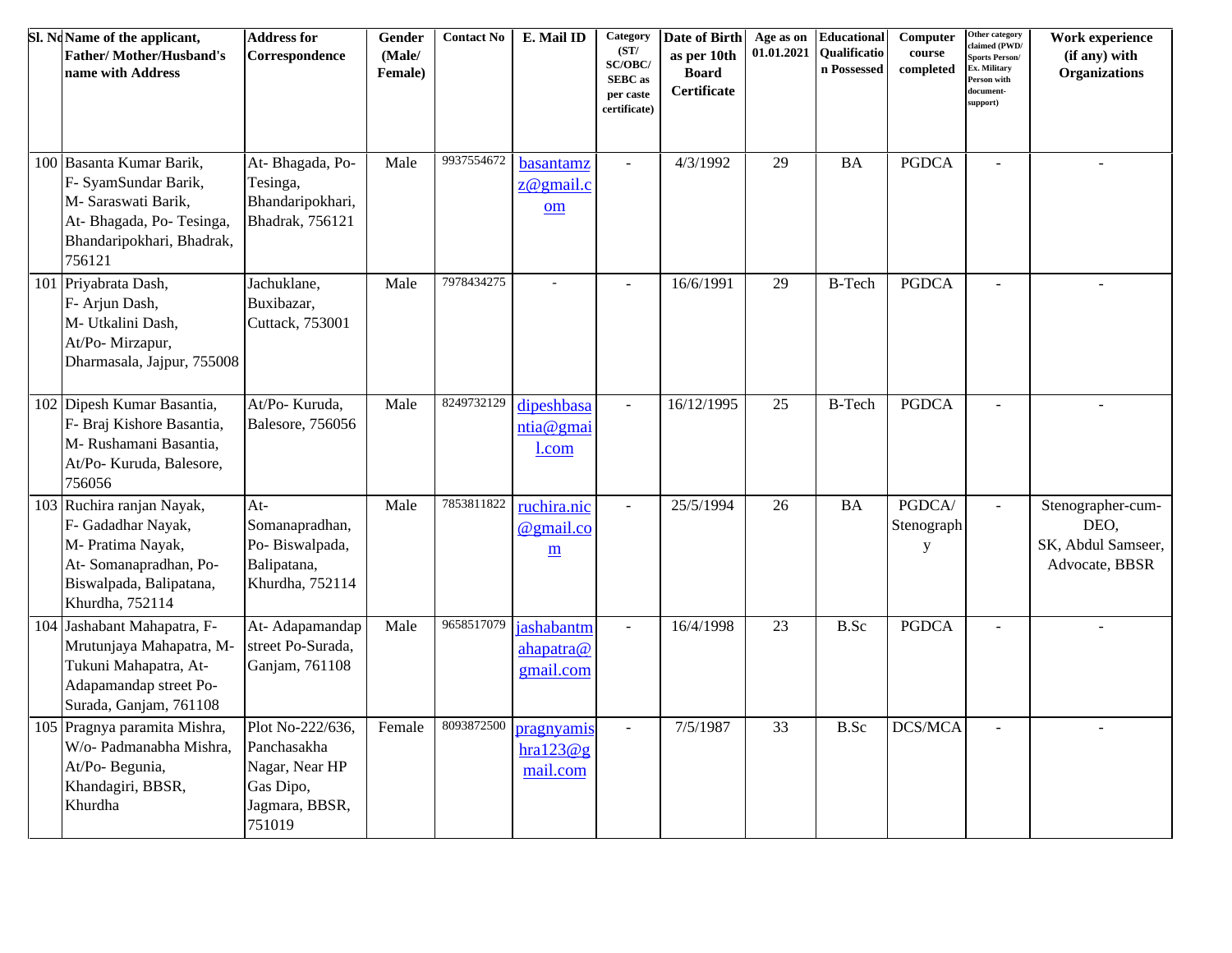| Sl. NoName of the applicant,<br><b>Father/Mother/Husband's</b><br>name with Address                                                                            | <b>Address for</b><br>Correspondence                                                      | Gender<br>(Male/<br>Female) | <b>Contact No</b>         | E. Mail ID                          | Category<br>(ST/<br>SC/OBC/<br><b>SEBC</b> as<br>per caste<br>certificate) | Date of Birth<br>as per 10th<br><b>Board</b><br><b>Certificate</b> | Age as on<br>01.01.2021 | Educational<br>Qualificatio<br>n Possessed | Computer<br>course<br>completed     | Other category<br>claimed (PWD/<br><b>Sports Person/</b><br>Ex. Military<br>Person with<br>document-<br>support) | Work experience<br>(if any) with<br><b>Organizations</b>                            |
|----------------------------------------------------------------------------------------------------------------------------------------------------------------|-------------------------------------------------------------------------------------------|-----------------------------|---------------------------|-------------------------------------|----------------------------------------------------------------------------|--------------------------------------------------------------------|-------------------------|--------------------------------------------|-------------------------------------|------------------------------------------------------------------------------------------------------------------|-------------------------------------------------------------------------------------|
| 106 Subhasish Panda,<br>F- Ramesh Ch. Panda,<br>M- Sarojini Pati,<br>At- Iswarpur, Mangalpur,<br>Jajpur, 755011                                                | At-Iswarpur,<br>Mangalpur,<br>Jajpur, 755011                                              | Male                        | 9040925294                | subasishpa<br>nda9@gma<br>il.com    | $\omega$                                                                   | 28/4/1997                                                          | 23                      | B.Sc                                       | <b>PGDCA</b>                        | $\sim$                                                                                                           | $\overline{a}$                                                                      |
| 107 Manisha Parida,<br>F- Subodha Kumar Parida,<br>M- Debajani Parida,<br>At/Po- Nahalpur,<br>Govindpur, Cuttack,<br>754003                                    | At/Po- Nahalpur,<br>Govindpur,<br>Cuttack, 754003                                         | Female                      | 6370074465                | debajanimi<br>tul@gmail<br>com      | $\omega$                                                                   | 10/6/1997                                                          | 23                      | B.Sc                                       | <b>MCA</b>                          |                                                                                                                  |                                                                                     |
| 108 Tapan Swain,<br>F-Juria Swain,<br>M- Basanti Swain,<br>At/Po- Gamundi,<br>Bhanjanagar, Ganjam,<br>761126                                                   | Qr No-Typr-II,<br>4/4, Kharbelnagar,<br>Unit-3, BBSR,<br>751001                           | Male                        | 8637247009<br>/8093871246 | tapanswai<br>n47@gmai<br>I.com      | <b>SEBC</b>                                                                | 15/6/1987                                                          | 33                      | <b>B.Com</b>                               | PGDCA/<br>Stenograph<br>$\mathbf y$ | $\omega$                                                                                                         | DEO, CSIR-IMMT,<br><b>BBSR</b><br>and OA-cum-DEO,<br>ADDS, online pvt.<br>Ltd, BBSR |
| 109 Dillip Kumar Barik,<br>F- Jogendra Kumar Barik,<br>M-Bisnupriya Barik,<br>At-Irrigation colony, Near<br>Batamangala Road, Po-<br>Pallahat, Khurdha, 752056 | At-Irrigation<br>colony, Near<br>Batamangala<br>Road, Po-<br>Pallahat, Khurdha,<br>752056 | Male                        | 7008937087                | dillipkumar<br>barik2@g<br>mail.com | $\omega$                                                                   | 10/3/1998                                                          | 22                      | B.Sc                                       | <b>PGDCA</b>                        | $\sim$                                                                                                           |                                                                                     |
| 110 Kajal Sharma,<br>F- Shiv Ku sharma,<br>M- Sarla Sharma,<br>At- Ramayan Mandir Gali,<br>Sunaripara, Po- Bada Bazar,<br>Sambalpur, 768003                    | At-Ramayan<br>Mandir Gali,<br>Sunaripara, Po-<br>Bada Bazar,<br>Sambalpur,<br>768003      | Female                      | 7978144047                | kajalsharm<br>a.in@gmail<br>.com    | $\omega$                                                                   | 9/7/1991                                                           | 29                      | <b>B-Tech</b>                              | <b>PGDCA</b>                        | $\overline{a}$                                                                                                   | $\sim$                                                                              |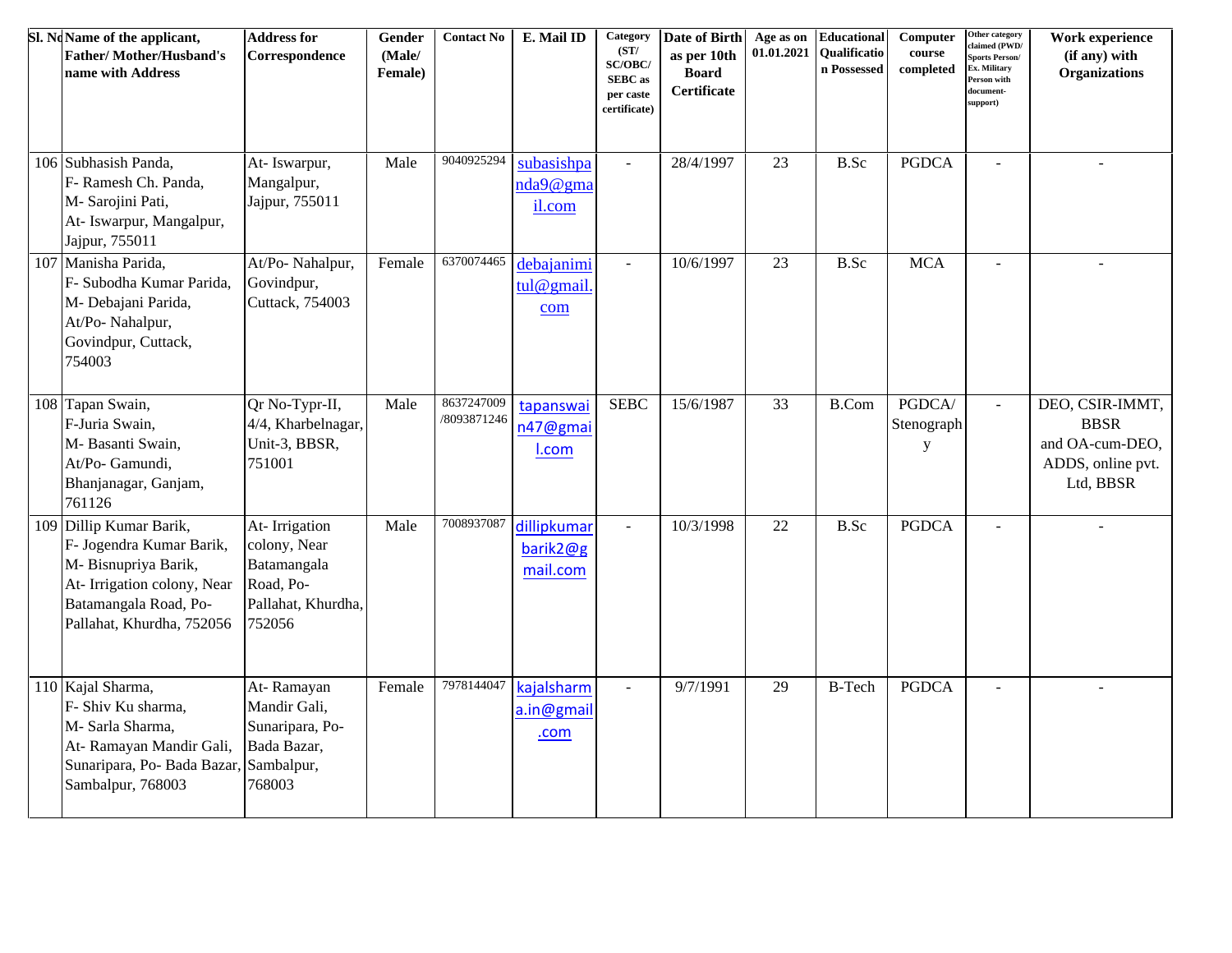| Sl. NoName of the applicant,<br><b>Father/Mother/Husband's</b><br>name with Address                                                                                       | <b>Address for</b><br>Correspondence                                                        | Gender<br>(Male/<br>Female) | <b>Contact No</b>        | E. Mail ID                                                       | Category<br>(ST/<br>SC/OBC/<br><b>SEBC</b> as<br>per caste<br>certificate) | Date of Birth<br>as per 10th<br><b>Board</b><br>Certificate | Age as on<br>01.01.2021 | Educational<br><b>Oualificatio</b><br>n Possessed | Computer<br>course<br>completed | Other category<br>claimed (PWD/<br><b>Sports Person/</b><br>Ex. Military<br>Person with<br>document-<br>support) | Work experience<br>(if any) with<br><b>Organizations</b> |
|---------------------------------------------------------------------------------------------------------------------------------------------------------------------------|---------------------------------------------------------------------------------------------|-----------------------------|--------------------------|------------------------------------------------------------------|----------------------------------------------------------------------------|-------------------------------------------------------------|-------------------------|---------------------------------------------------|---------------------------------|------------------------------------------------------------------------------------------------------------------|----------------------------------------------------------|
| 111 Suman Satapathy,<br>F- Gangadhar Satapathy,<br>M-Banita Satapathy,<br>At-Tolapada, Jenapur,<br>Hakapada, Delanga, Puri,<br>752016                                     | At-Tolapada,<br>Jenapur,<br>Hakapada,<br>Delanga, Puri,<br>752016                           | Female                      | $\overline{\phantom{a}}$ |                                                                  | $\sim$                                                                     | 9/11/1997                                                   | 23                      | <b>B.Com</b>                                      | <b>PGDCA</b>                    | $\sim$                                                                                                           | ÷.                                                       |
| 112 Nirmalendu Chatterjee,<br>F- Tarakinkar Chatterjee,<br>M- Geetarani Mukherjee,<br>At- Jaganath Pur, Po-<br>Biranilakanthapur,<br>Thakurpattana, Kendrapara,<br>754250 | At- Jaganath Pur,<br>$Po-$<br>Biranilakanthapur,<br>Thakurpattana,<br>Kendrapara,<br>754250 | Male                        | 9853117557               | nirmal.cha<br>tterjee10<br>@gmail.co<br>$\underline{\mathsf{m}}$ | $\blacksquare$                                                             | 2/6/1994                                                    | 26                      | <b>B-Tech</b>                                     | <b>PGDCA</b>                    | $\sim$                                                                                                           |                                                          |
| 113 Madan Mohan Panigrahi,<br>F- Krushna Prasad<br>Panigrahi,<br>M-Renuprabha Panigrahi,<br>At/Po-Dumakumpa,<br>Bhanjnagar, Ganjam,<br>761125                             | At/Po- BD Pur,<br>Baragaon,<br>Ganjam, 761120                                               | Male                        | 9556671991               | mmpanigr<br>ahi1994@<br>gmail.com                                | $\omega$                                                                   | 17/5/1994                                                   | 26                      | B.Sc                                              | <b>PGDCA</b>                    |                                                                                                                  |                                                          |
| 114 Swarnamayee Khatua,<br>W/o- Manindra Behera,<br>At- Lunahar, Po- Salipur,<br>Cuttack, 754202                                                                          | Manorama Estate,<br>Manorama Manar.<br>Flat-101,<br>Rasulgarh, BBSR,<br>751010              | Female                      | 7978594659               | swapnajen<br>ny96@gm<br>ail.com                                  | $\blacksquare$                                                             | 1/7/1989                                                    | 31                      | <b>BA</b>                                         | <b>PGDCA</b>                    |                                                                                                                  |                                                          |
| 115 Subhasis Paikaray,<br>F- Sarat Ch Paikaray,<br>M- Sanjukta Khuntia,<br>Plot No-1487/3432,<br>Jaganath Matha Lane, Old<br>Town, BBSR, 751002                           | Plot No-<br>1487/3432,<br>Jaganath Matha<br>Lane, Old Town,<br><b>BBSR, 751002</b>          | Male                        | 7978848835               | subbu5153<br>@gmail.co<br>$\underline{m}$                        | <b>SEBC</b>                                                                | 5/11/1984                                                   | 36                      | <b>B-Tech</b>                                     | <b>PGDCA</b>                    | $\blacksquare$                                                                                                   | Office Asst., OCAC,<br><b>BBSR</b>                       |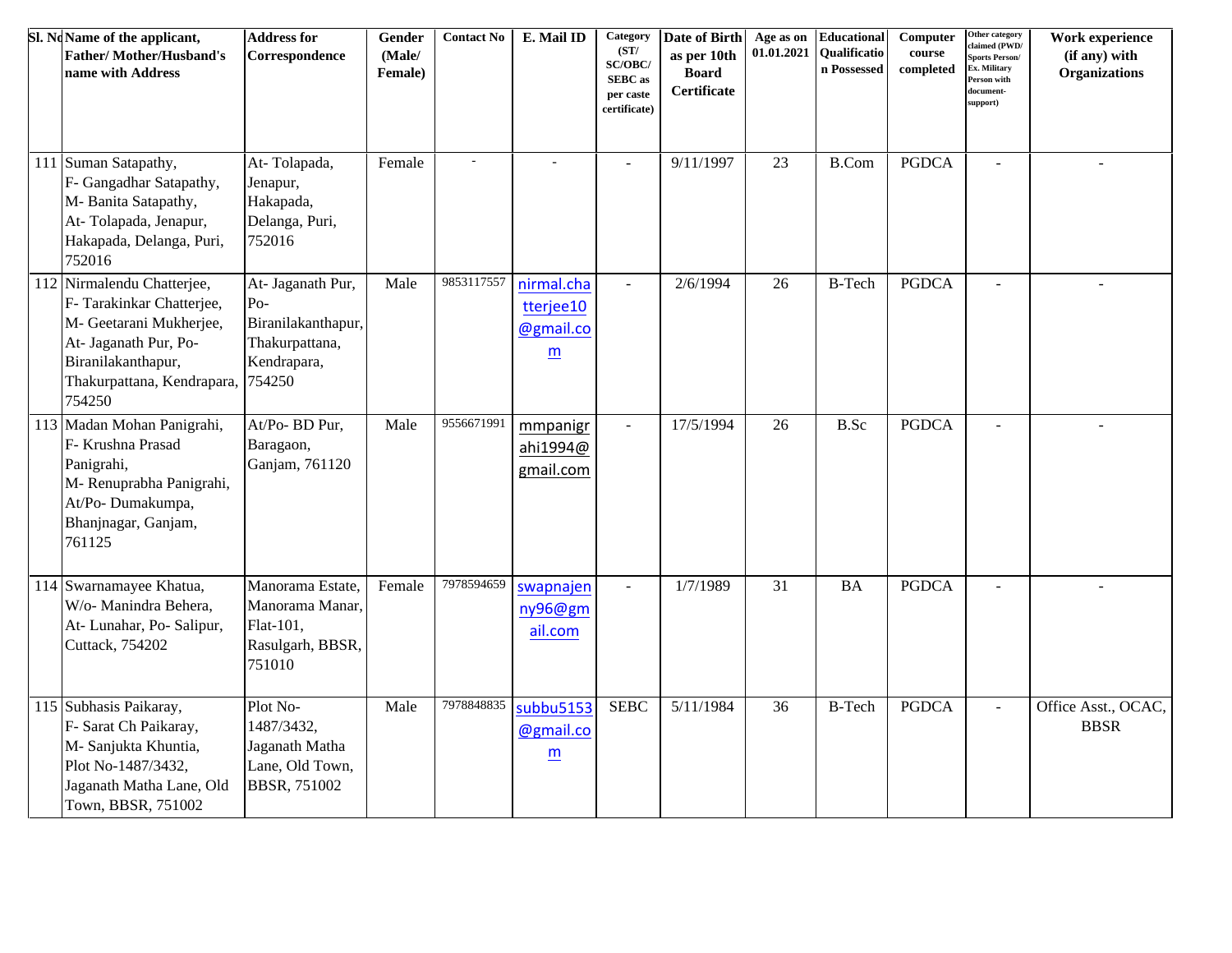| Sl. NoName of the applicant,<br><b>Father/Mother/Husband's</b><br>name with Address                                                                                            | <b>Address for</b><br>Correspondence                                                               | Gender<br>(Male/<br>Female) | <b>Contact No</b> | E. Mail ID                                 | Category<br>(ST/<br>SC/OBC/<br><b>SEBC</b> as<br>per caste<br>certificate) | Date of Birth<br>as per 10th<br><b>Board</b><br><b>Certificate</b> | Age as on<br>01.01.2021 | Educational<br><b>Oualificatio</b><br>n Possessed | Computer<br>course<br>completed | Other category<br>claimed (PWD/<br><b>Sports Person/</b><br>x. Military<br>Person with<br>document-<br>support) | Work experience<br>(if any) with<br><b>Organizations</b>                     |
|--------------------------------------------------------------------------------------------------------------------------------------------------------------------------------|----------------------------------------------------------------------------------------------------|-----------------------------|-------------------|--------------------------------------------|----------------------------------------------------------------------------|--------------------------------------------------------------------|-------------------------|---------------------------------------------------|---------------------------------|-----------------------------------------------------------------------------------------------------------------|------------------------------------------------------------------------------|
| 116 Nihar Ranjan Senapati,<br>F- Narayana Senapati,<br>M- Pramila Senapati,<br>At-Radhakrushna Nagar,<br>Balighat, Po- Ghoda Bazar, Puri, 752002<br>Station Road, Puri, 752002 | At-Radhakrushna<br>Nagar, Balighat,<br>Po- Ghoda Bazar,<br><b>Station Road,</b>                    | Male                        | 7978114679        | nsenapati6<br>8@gmail.c<br>om              | $\omega$                                                                   | 3/7/1996                                                           | 24                      | <b>B.Sc</b>                                       | <b>PGDCA</b>                    | $\overline{a}$                                                                                                  | DEO,<br>MI Division,<br>Keonjhar                                             |
| 117 Sumit ranjan Roy,<br>F- Bimal Kumar Roy,<br>M-Kanakprava Roy,<br>At/Po- Pegarpada,<br>Rajkanika, Kendrapara,<br>754227                                                     | Plot No. 232,<br>Sreram Bihar, GA<br>Colony,<br>Bharatpur, BBSR,<br>751003                         | Male                        | 8249733263        | sumitranja<br>nroy07@g<br>mail.com         | $\blacksquare$                                                             | 16/4/1993                                                          | 27                      | <b>MBA</b>                                        | PGDCA/T<br>ally/<br>Internet    |                                                                                                                 | Admn-cum-<br>Accontant,<br>Quadraphic<br>soluations Pvt. Ltd,<br><b>BBSR</b> |
| 118 Manash Ranjan Ghadai,<br>F- Kulamani Ghadai,<br>M- Naliniprava Ghadai,<br>At- Manguli, Po- Odang,<br>Agarpada, Bhadrak, 756135                                             | At- Manguli, Po-<br>Odang, Agarpada,<br>Bhadrak, 756135                                            | Male                        | 8895795054        | manashgh<br>adai@yaho<br>0.00 <sub>m</sub> | $\omega$                                                                   | 5/51990                                                            | 30                      | <b>B.Com</b>                                      | <b>PGDCA</b>                    | $\overline{a}$                                                                                                  |                                                                              |
| 119 Gyanaranjan Barik,<br>F- Sachidananda Barik,<br>M-Khulana Barik,<br>At-Plot No-556, Badasahi,<br>Near Mumtaz Alli High<br>School, Nayapalli, BBSR,<br>751012               | At-Plot No-556,<br>Badasahi, Near<br>Mumtaz Alli High<br>School, Nayapalli,<br><b>BBSR, 751012</b> | Male                        | 9178240145        | barik.gyan<br>aranjan@y<br>ahoo.com        | $\omega$                                                                   | 25/4/1990                                                          | 30                      | <b>B.Com</b>                                      | <b>PGDCA</b>                    | $\overline{a}$                                                                                                  | $\sim$                                                                       |
| 120 Sanjaya Basantara,<br>F- Bhikari Basantara,<br>M- Smt. Dei,<br>At-Kendupalli, Madhapur,<br>Fategarh, Nayagarh, 752078 BBSR, 751003                                         | Siripur Market,<br>Plot No-OG/93,<br>Barmunda,<br>Khandagiri,                                      | Male                        | 7978053792        | sanjayacoo<br>1890@gma<br>il.com           | <b>SEBC</b>                                                                | 12/5/1992                                                          | 28                      | <b>BA</b>                                         | PGDCA &<br>Tally                | $\sim$                                                                                                          | $\sim$                                                                       |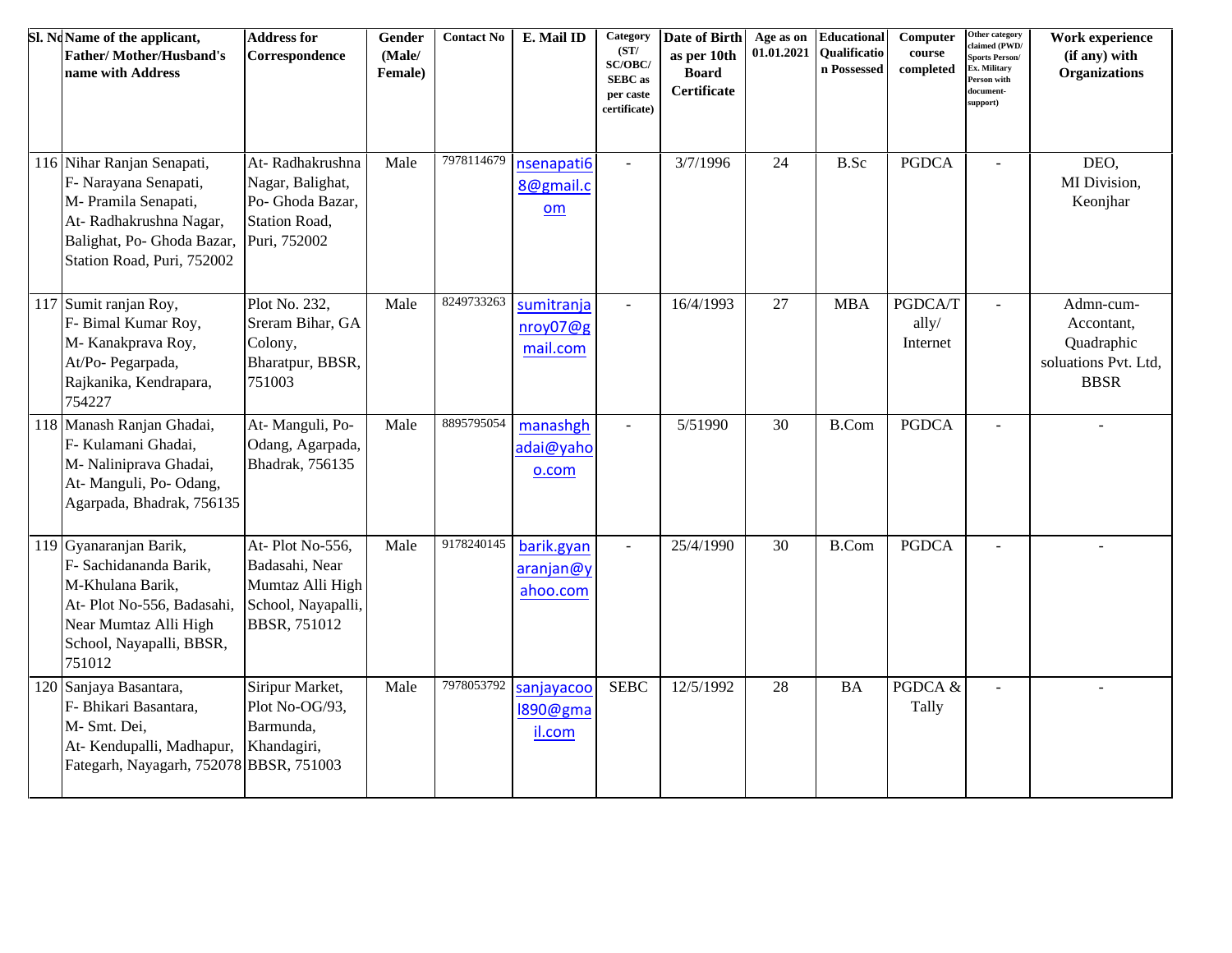|     | Sl. NoName of the applicant,<br><b>Father/Mother/Husband's</b><br>name with Address                                                                  | <b>Address for</b><br>Correspondence                                                                      | Gender<br>(Male/<br>Female) | <b>Contact No</b> | E. Mail ID                                              | Category<br>(ST/<br>SC/OBC/<br><b>SEBC</b> as<br>per caste<br>certificate) | Date of Birth<br>as per 10th<br><b>Board</b><br>Certificate | Age as on<br>01.01.2021 | Educational<br><b>Qualificatio</b><br>n Possessed | Computer<br>course<br>completed | Other category<br>claimed (PWD/<br><b>Sports Person/</b><br>Ex. Military<br>Person with<br>document-<br>support) | Work experience<br>(if any) with<br><b>Organizations</b>                                 |
|-----|------------------------------------------------------------------------------------------------------------------------------------------------------|-----------------------------------------------------------------------------------------------------------|-----------------------------|-------------------|---------------------------------------------------------|----------------------------------------------------------------------------|-------------------------------------------------------------|-------------------------|---------------------------------------------------|---------------------------------|------------------------------------------------------------------------------------------------------------------|------------------------------------------------------------------------------------------|
| 121 | Suryakanta Biswal,<br>F- Susant Kumar Biswal,<br>M- Jyotshnarani Biswal,<br>At-Keutapala, Po-Titira,<br>Borikina, Balikuda,<br>Jagatsinghpur, 754110 | C/o- Nityananda<br>Samal, BJB<br>Nagar,<br>Mainshkhal,<br>Block No-16,<br>Kalpana Square,<br>BBSR, 751014 | Male                        |                   | suryakanta<br>biswal778<br>@gmail.co<br>$\underline{m}$ | $\blacksquare$                                                             | 29/11/1998                                                  | 22                      | <b>B.Com</b>                                      | <b>PGDCA</b>                    | $\overline{a}$                                                                                                   |                                                                                          |
|     | 122 Bijuliprava Behera,<br>W/O- Anup Kumar Behera,<br>At-Baligadia, Po-Jankia,<br>Khurdha, 752020                                                    | At-Baligadia, Po-<br>Jankia, Khurdha,<br>752020                                                           | Female                      | 9337361183        |                                                         | $\ensuremath{\mathbf{SC}}$                                                 | 4/7/1992                                                    | 28                      | BA                                                | <b>PGDCA</b>                    |                                                                                                                  |                                                                                          |
|     | 123 Kshyanprava Behera,<br>F- Rabindra Ku Behera,<br>M- Mamata Behera,<br>At-Bothoda, Po-Tilidia,<br>Salipur, Cuttack, 754290                        | At-Bothoda, Po-<br>Tilidia, Salipur,<br>Cuttack, 754290                                                   | Female                      | 9861582149        | beheraksh<br>yanprava2<br>0@gmail.c<br>om               | $\blacksquare$                                                             | 11/5/1999                                                   | 21                      | <b>BA</b>                                         | <b>PGDCA</b>                    |                                                                                                                  |                                                                                          |
|     | 124 Sarbeswar Dash,<br>F- Biswonath Dash,<br>M- rasmirekha Dash,<br>At/Po- Koska, Khandapada,<br>Nayagarh, 752093                                    | Plot No- N-6/35,<br>IRC Village,<br>Nayapalli, BBSR,<br>751015                                            | Male                        | 9040079578        | dillipkumar<br>05@gmail.<br>com                         | $\sim$                                                                     | 20/5/1989                                                   | 31                      | <b>BA</b>                                         | PGDCA &<br>Shorthand            | $\overline{a}$                                                                                                   | Employee, 3I<br>Infotech BPO and<br>Stenographer, Notary<br>Advocate, High<br>Court, CTC |
|     | 125 Sushreeranjan Pradhan,<br>F- Satyabadi Pradhan,<br>M- Manasha Mohini<br>Pradhan,<br>At- Patanda, Nukhapada,<br>Narsinghpur, Cuttack,<br>754032   | At-Patanda,<br>Nukhapada,<br>Narsinghpur,<br>Cuttack, 754032                                              | Female                      | 9178266227        | sushree22<br>7@gmail.c<br>$om$                          |                                                                            | 23/12/1994                                                  | 26                      | <b>B.Sc</b>                                       | PGDCA &<br>Tally                |                                                                                                                  |                                                                                          |
|     | 126 Papuranjan Swain,<br>F- Purnachandra Swain,<br>M- Manorama Swain,<br>At-Matiapada-2, Po-Siula,<br>Pipili, Puri, 752104                           | At-Matiapada-2,<br>Po- Siula, Pipili,<br>Puri, 752104                                                     | Male                        |                   |                                                         | <b>SEBC</b>                                                                | 7/5/1992                                                    | 28                      | BA                                                | PGDCA &<br>Shorthand            |                                                                                                                  |                                                                                          |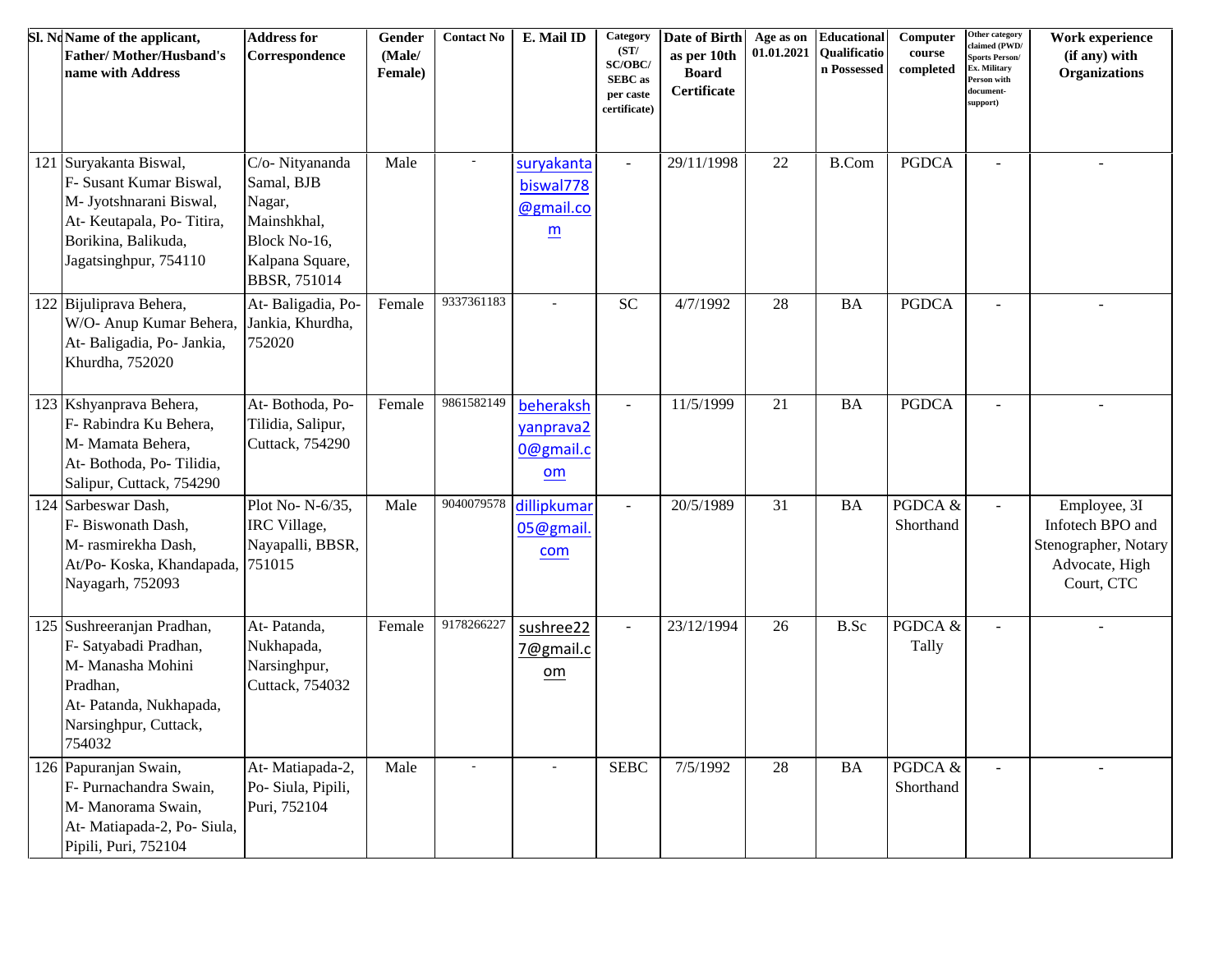| Sl. NoName of the applicant,<br><b>Father/Mother/Husband's</b><br>name with Address                                                  | <b>Address for</b><br>Correspondence                               | Gender<br>(Male/<br>Female) | <b>Contact No</b>        | E. Mail ID                                     | Category<br>(ST/<br>SC/OBC/<br><b>SEBC</b> as<br>per caste<br>certificate) | Date of Birth<br>as per 10th<br><b>Board</b><br>Certificate | Age as on<br>01.01.2021 | <b>Educational</b><br>Qualificatio<br>n Possessed | Computer<br>course<br>completed | Other category<br>claimed (PWD/<br><b>Sports Person/</b><br>Ex. Military<br>Person with<br>document-<br>support) | Work experience<br>(if any) with<br><b>Organizations</b>                                                                                                                      |
|--------------------------------------------------------------------------------------------------------------------------------------|--------------------------------------------------------------------|-----------------------------|--------------------------|------------------------------------------------|----------------------------------------------------------------------------|-------------------------------------------------------------|-------------------------|---------------------------------------------------|---------------------------------|------------------------------------------------------------------------------------------------------------------|-------------------------------------------------------------------------------------------------------------------------------------------------------------------------------|
| 127 Rashmikanta Behera,<br>F- Maganta Behera,<br>M- Basanti Behera,<br>At- Tikarpada, Kalyanpur<br>Sasan, Dhauli, Khurdha,<br>751002 | At- Tikarpada,<br>Kalyanpur Sasan,<br>Dhauli, Khurdha,<br>751002   | Male                        | 8908885485               | rashmirkab<br>8@gmail.c<br>om                  | $\mathbb{Z}^2$                                                             | 28/3/1997                                                   | 23                      | B.Sc                                              | <b>PGDCA</b>                    | $\overline{a}$                                                                                                   |                                                                                                                                                                               |
| 128 Utkalika Sahoo,<br>F- Sarat Chandra Sahoo,<br>M- Khulana Sundari Das,<br>At-Keshpur, Po/Dist-<br>Kendrapara, 754211              | At- C/3, Labour<br>Colony,<br>Kharbelnagar,<br><b>BBSR, 751001</b> | Female                      | 8249301925               | utkalikasah<br>oo350@g<br>mail.com             | $\sim$                                                                     | 15/1/1997                                                   | 23                      | <b>B.Sc</b>                                       | PGDCA &<br>Tally                | $\sim$                                                                                                           |                                                                                                                                                                               |
| 129 Brundaban Seth,<br>F- Dhurba Charan Seth,<br>M-Tara Seth,<br>At-Kansapal, Po-<br>Gambhari, Khaparakhole,<br>Bolangir, 767027     | At-Kansapal, Po-<br>Gambhari,<br>Khaparakhole,<br>Bolangir, 767027 | Male                        | 6371885911               | bseth2179<br>@gmail.co<br>$\underline{m}$      | <b>SC</b>                                                                  | 21/6/1990                                                   | 30                      | <b>BA</b>                                         | <b>PGDCA</b>                    | $\overline{a}$                                                                                                   | Teacher,<br>Panchayat High<br>School, Gambhari,<br>Bolangir                                                                                                                   |
| 130 Shashanka Sekhar Pradhan,<br>F- Somanath Pradhan,<br>M-Saubhagyalaxmi<br>Pradhan,<br>At/Po- Ratilo, Nimapada,<br>Puri, 752114    | At/Po-Ratilo,<br>Nimapada, Puri,<br>752114                         | Male                        | 6370380315               | shashanka<br>sekharprad<br>han32@g<br>mail.com | $\omega$                                                                   | 10/6/1991                                                   | 29                      | <b>B.Com</b>                                      | <b>PGDCA</b>                    | $\overline{a}$                                                                                                   | ÷.                                                                                                                                                                            |
| 131 Deepak Sethi,<br>F- Rajua Sethi,<br>M-Raji Sethi,<br>At-Bharatipur, Sultan<br>nagar, Po- Pipili, Puri,<br>752104                 | At-Bharatipur,<br>Sultan nagar, Po-<br>Pipili, Puri,<br>752104     | Male                        | 9938559837<br>7978159403 | deepakset<br>hi119@gm<br>ail.com               | <b>SC</b>                                                                  | 15/3/1994                                                   | 26                      | <b>MA</b>                                         | <b>PGDCA</b>                    | $\overline{\phantom{a}}$                                                                                         | Billing & Account<br>Executive, Hi-Tech<br>Medical College &<br>Hospital, BBSR and<br>Accountant, Madani<br>Welfare association,<br><b>Budheswar Colony</b><br>Jharpada, BBSR |